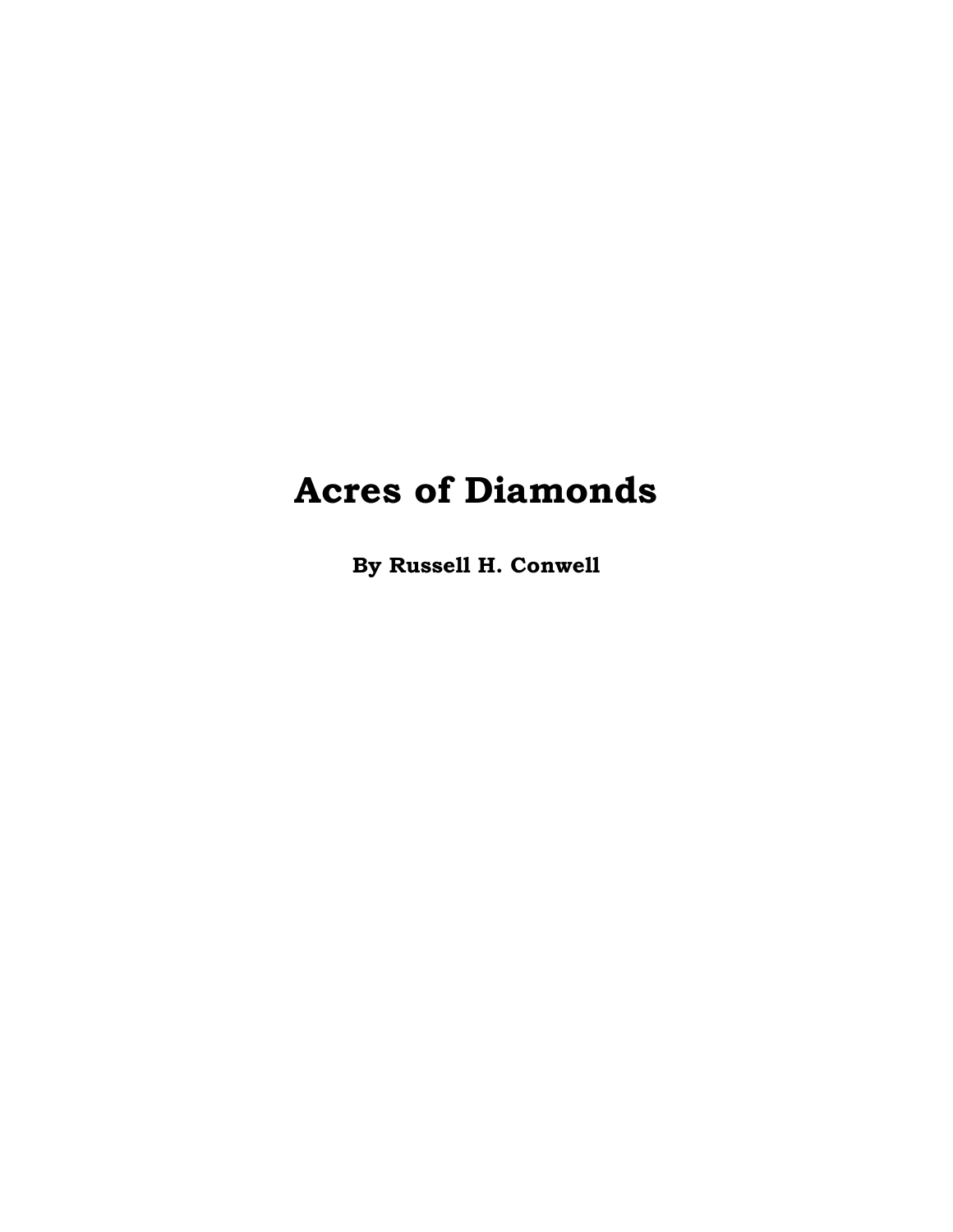I am astonished that so many people should care to hear this story over again. Indeed, this lecture has become a study in psychology; it often breaks all rules of oratory, departs from the precepts of rhetoric, and yet remains the most popular of any lecture I have delivered in the fiftyseven years of my public life. I have sometimes studied for a year upon a lecture and made careful research, and then presented the lecture just once -- never delivered it again. I put too much work on it. But this had no work on it -- thrown together perfectly at random, spoken offhand without any special preparation, and it succeeds when the thing we study, work over, adjust to a plan, is an entire failure.

The "Acres of Diamonds" which I have mentioned through so many years are to be found in this city, and you are to find them. Many have found them. And what man has done, man can do. I could not find anything better to illustrate my thought than a story I have told over and over again, and which is now found in books in nearly every library.

In 1870 we went down the Tigris River. We hired a guide at Bagdad to show us Persepolis, Nineveh and Babylon, and the ancient countries of Assyria as far as the Arabian Gulf. He was well acquainted with the land, but he was one of those guides who love to entertain their patrons; he was like a barber that tells you many stories in order to keep your mind off the scratching and the scraping. He told me so many stories that I grew tired of his telling them and I refused to listen -- looked away whenever he commenced; that made the guide quite angry.

I remember that toward evening he took his Turkish cap off his head and swung it around in the air. The gesture I did not understand and I did not dare look at him for fear I should become the victim of another story.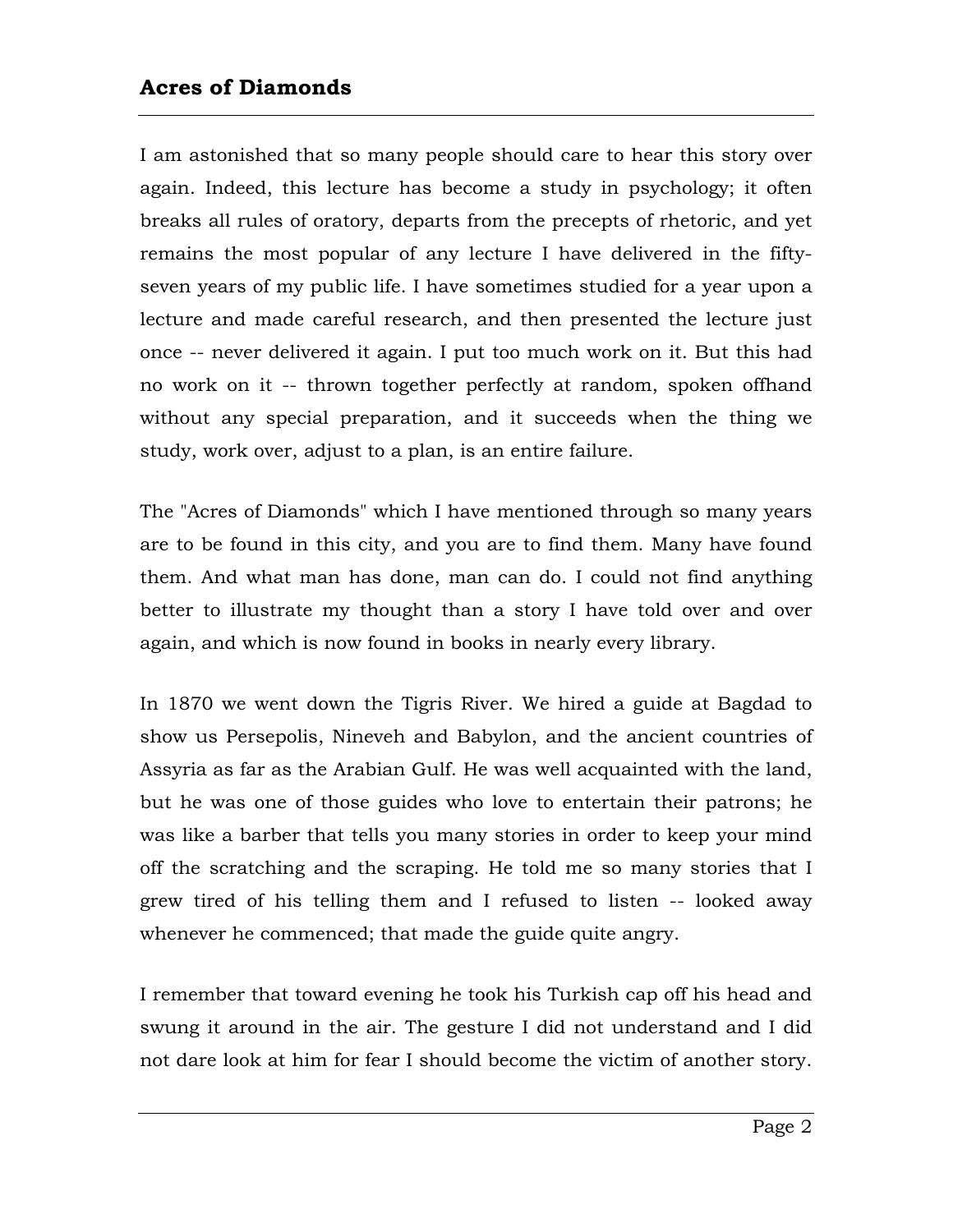But, although I am not a woman, I did look, and the instant I turned my eyes upon that worthy guide he was off again. Said he, "I will tell you a story now which I reserve for my particular friends!" So then, counting myself a particular friend, I listened, and I have always been glad I did.

He said there once lived not far from the River Indus an ancient Persian by the name of Al Hafed. He said that Al Hafed owned a very large farm with orchards, grain fields and gardens. He was a contented and wealthy man -- contented because he was wealthy, and wealthy because he was contented. One day there visited this old farmer one of those ancient Buddhist priests, and he sat down by Al Hafed's fire and told that old farmer how this world of ours was made.

He said that this world was once a mere bank of fog, which is scientifically true, and he said that the Almighty thrust his finger into the bank of fog and then began slowly to move his finger around and gradually to increase the speed of his finger until at last he whirled that bank of fog into a solid ball of fire, and it went rolling through the universe, burning its way through other cosmic banks of fog, until it condensed the moisture without, and fell in floods of rain upon the heated surface and cooled the outward crust. Then the internal flames burst through the cooling crust and threw up the mountains and made the hills and the valleys of this wonderful world of ours. If this internal melted mass burst out and cooled very quickly it became granite; that which cooled less quickly became silver; and less quickly, gold; and after gold diamonds were made. Said the old priest, "A diamond is a congealed drop of sunlight."

This is a scientific truth also. You all know that a diamond is pure carbon, actually deposited sunlight -- and he said another thing I would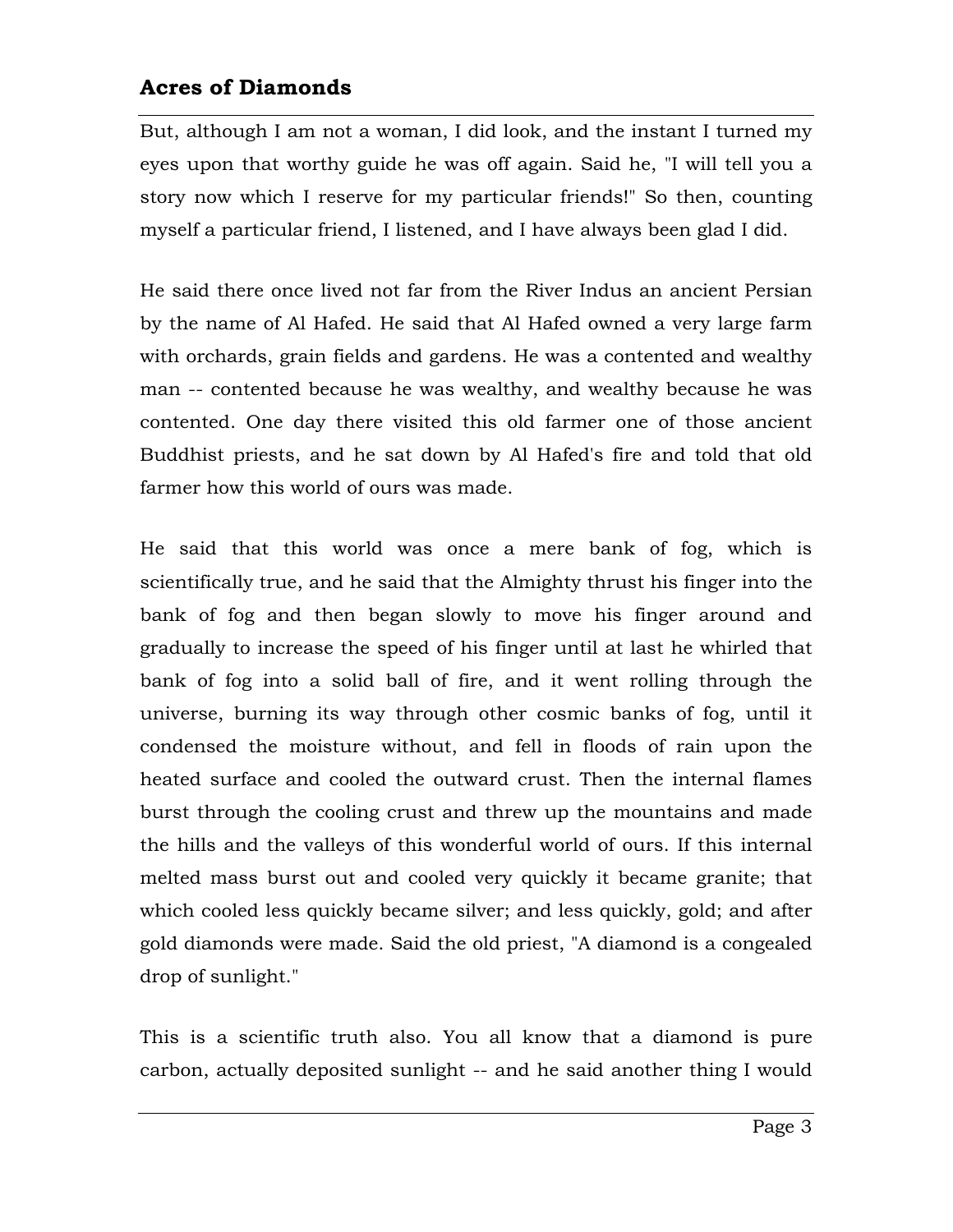not forget: he declared that a diamond is the last and highest of God's mineral creations, as a woman is the last and highest of God's animal creations. I suppose that is the reason why the two have such a liking for each other. And the old priest told Al Hafed that if he had a handful of diamonds he could purchase a whole country, and with a mine of diamonds he could place his children upon thrones through the influence of their great wealth.

Al Hafed heard all about diamonds and how much they were worth, and went to his bed that night a poor man -- not that he had lost anything, but poor because he was discontented and discontented because he thought he was poor. He said: "I want a mine of diamonds!" So he lay awake all night, and early in the morning sought out the priest.

Now I know from experience that a priest when awakened early in the morning is cross. He awoke that priest out of his dreams and said to him, "Will you tell me where I can find diamonds?"

The priest said, "Diamonds? What do you want with diamonds?"

"I want to be immensely rich," said Al Hafed, "but I don't know where to go."

"Well," said the priest, "if you will find a river that runs over white sand between high mountains, in those sands you will always see diamonds."

"Do you really believe that there is such a river?"

"Plenty of them, plenty of them; all you have to do is just go and find them, then you have them."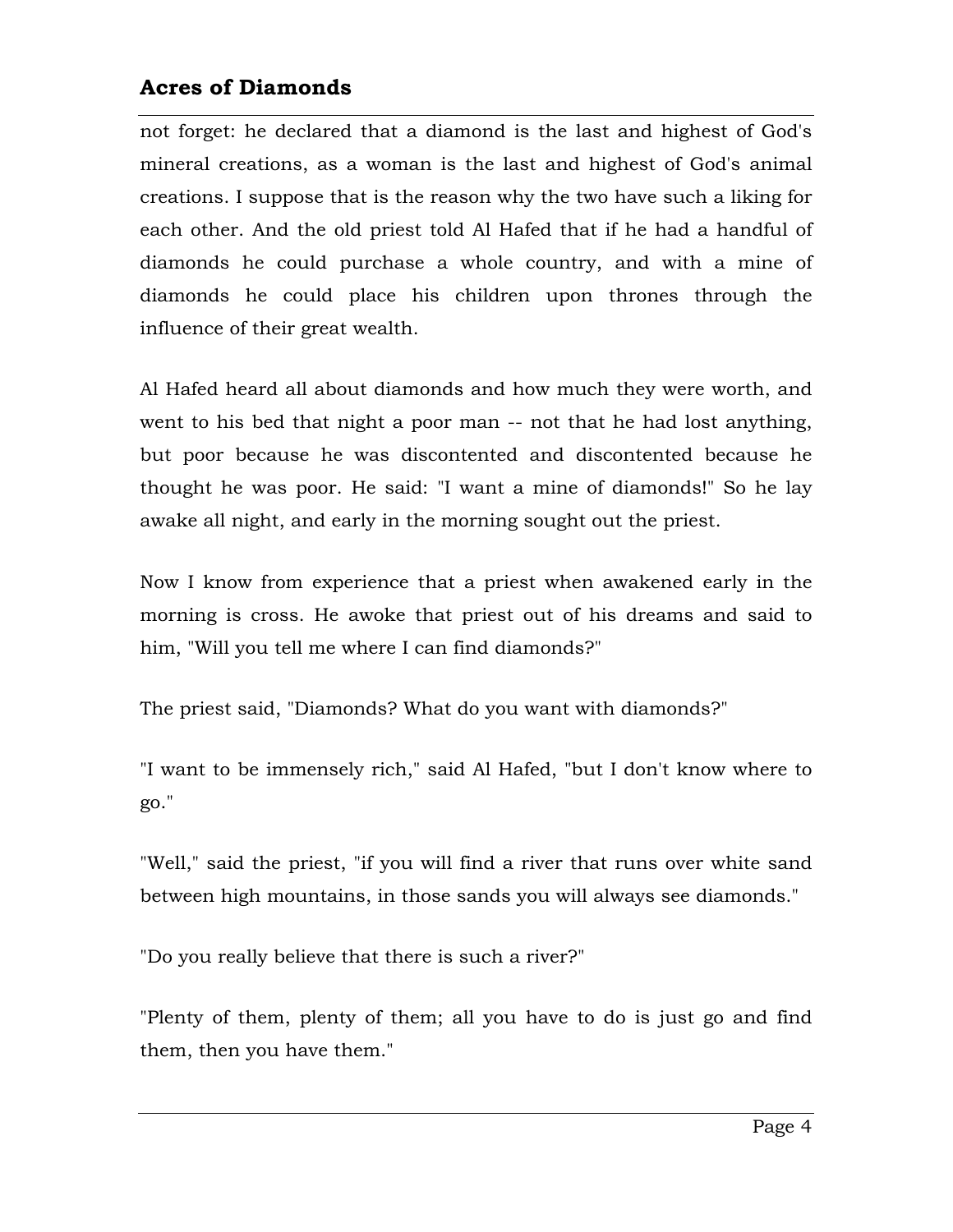Al Hafed said, "I will go." So he sold his farm, collected his money at interest, left his family in charge of a neighbor, and away he went in search of diamonds.

He began very properly, to my mind, at the Mountains of the Moon. Afterwards he went around into Palestine, then wandered on into Europe, and at last, when his money was all spent, and he was in rags, wretchedness and poverty, he stood on the shore of that bay in Barcelona, Spain, when a tidal wave came rolling in through the Pillars of Hercules and the poor, afflicted, suffering man could not resist the awful temptation to cast himself into that incoming tide, and he sank beneath its foaming crest, never to rise in this life again.

When that old guide had told me that very sad story, he stopped the camel I was riding and went back to fix the baggage on one of the other camels, and I remember thinking to myself, "Why did he reserve that for his particular friends?" There seemed to be no beginning, middle or end - - nothing to it. That was the first story I ever heard told or read in which the hero was killed in the first chapter. I had but one chapter of that story and the hero was dead.

When the guide came back and took up the halter of my camel again, he went right on with the same story. He said that Al Hafed's successor led his camel out into the garden to drink, and as that camel put its nose down into the clear water of the garden brook Al Hafed's successor noticed a curious flash of light from the sands of the shallow stream, and reaching in he pulled out a black stone having an eye of light that reflected all the colors of the rainbow, and he took that curious pebble into the house and left it on the mantel, then went on his way and forgot all about it.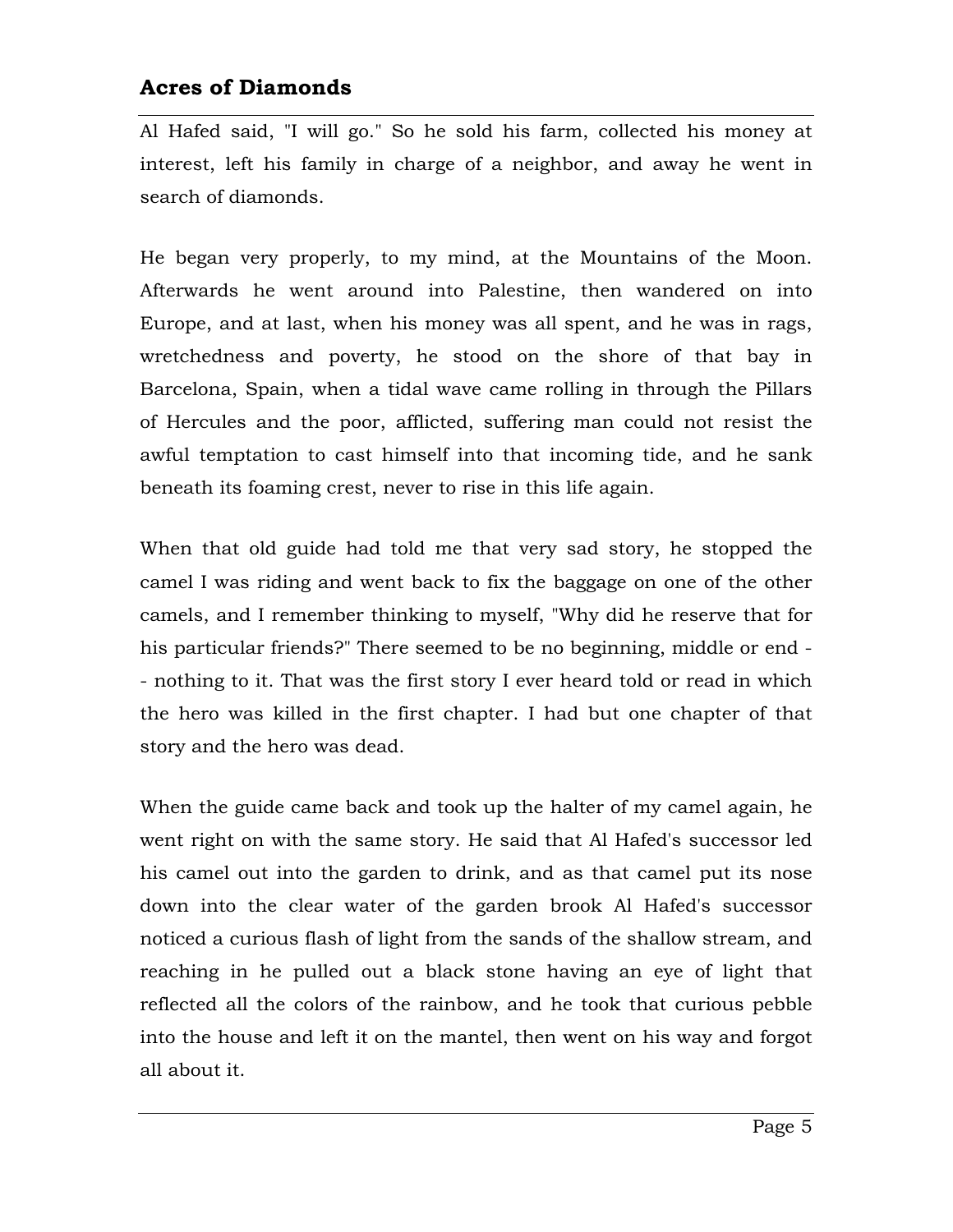A few days after that, this same old priest who told Al Hafed how diamonds were made, came in to visit his successor, when he saw that flash of light from the mantel. He rushed up and said, "Here is a diamond -- here is a diamond! Has Al Hafed returned?"

"No, no; Al Hafed has not returned and that is not a diamond; that is nothing but a stone; we found it right out here in our garden."

"But I know a diamond when I see it," said he; "that is a diamond!"

Then together they rushed to the garden and stirred up the white sands with their fingers and found others more beautiful, more valuable diamonds than the first, and thus, said the guide to me, were discovered the diamond mines of Golconda, the most magnificent diamond mines in all the history of mankind, exceeding the Kimberley in its value. The great Kohinoor diamond in England's crown jewels and the largest crown diamond on earth in Russia's crown jewels, which I had often hoped she would have to sell before they had peace with Japan, came from that mine, and when the old guide had called my attention to that wonderful discovery he took his Turkish cap off his head again and swung it around in the air to call my attention to the moral.

Those Arab guides have a moral to each story, though the stories are not always moral. He said had Al Hafed remained at home and dug in his own cellar or in his own garden, instead of wretchedness, starvation, poverty and death -- a strange land, he would have had "acres of diamonds" -- for every acre, yes, every shovelful of that old farm afterwards revealed the gems which since have decorated the crowns of monarchs. When he had given the moral to his story, I saw why he had reserved this story for his "particular friends." I didn't tell him I could see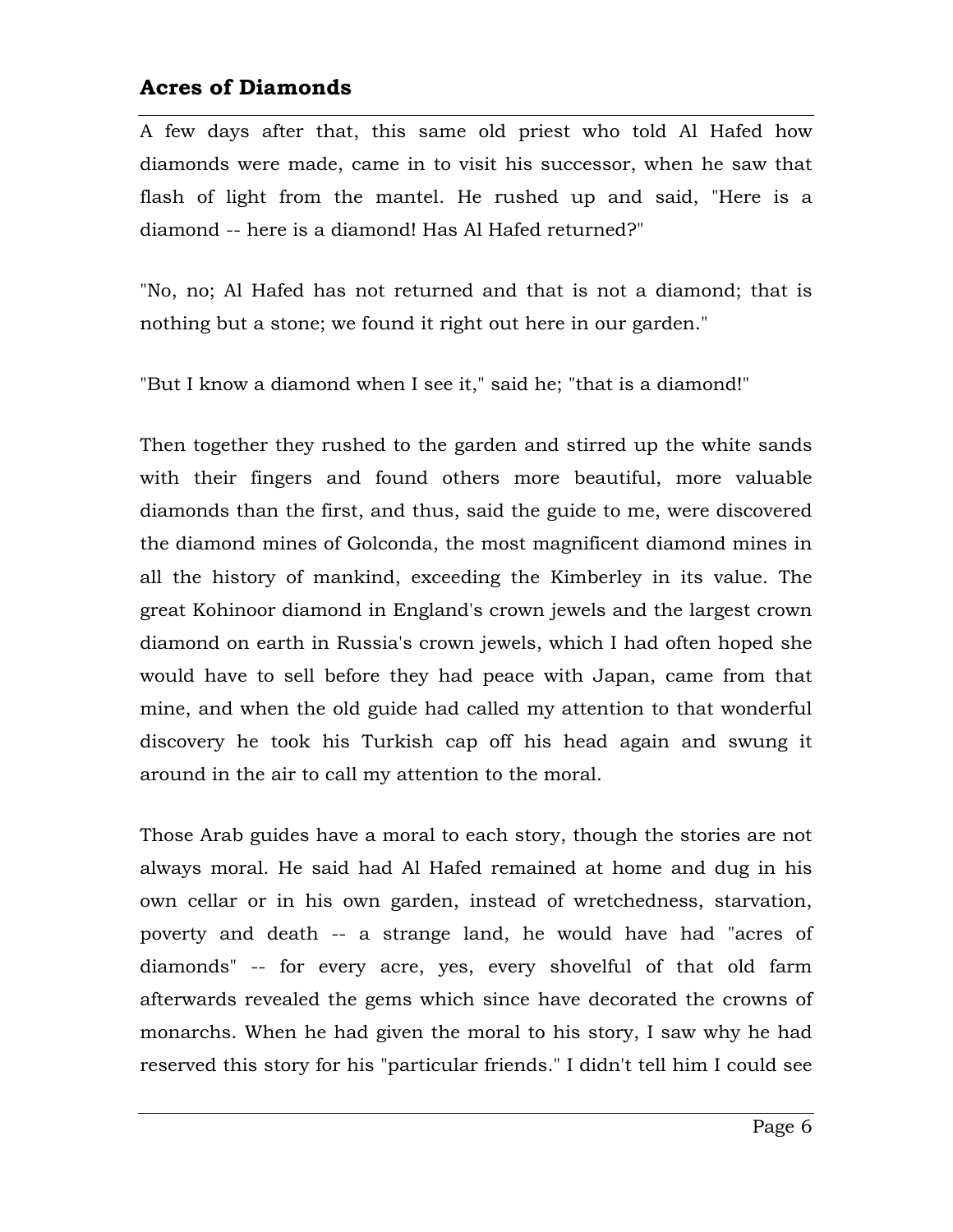it; I was not going to tell that old Arab that I could see it. For it was that mean old Arab's way of going around such a thing, like a lawyer, and saying indirectly what he did not dare say directly, that there was a certain young man that day traveling down the Tigris River that might better be at home in America. I didn't tell him I could see it.

I told him his story reminded me of one, and I told it to him quick. I told him about that man out in California, who, in 1847, owned a ranch out there. He read that gold had been discovered in Southern California, and he sold his ranch to Colonel Sutter and started off to hunt for gold. Colonel Sutter put a mill on the little stream in that farm and one day his little girl brought some wet sand from the raceway of the mill into the house and placed it before the fire to dry, and as that sand was falling through the little girl's fingers a visitor saw the first shining scales of real gold that were ever discovered in California; and the man who wanted the gold had sold his ranch and gone away, never to return.

I delivered this lecture two years ago in California, in the city that stands near that farm, and they told me that the mine is not exhausted yet, and that a one- third owner of that farm has been getting during these recent years twenty dollars of gold every fifteen minutes of his life, sleeping or waking. Why, you and I would enjoy an income like that!

But the best illustration that I have now of this thought was found here in Pennsylvania. There was a man living in Pennsylvania who owned a farm here and he did what I should do if I had a farm in Pennsylvania he sold it. But before he sold it he concluded to secure employment collecting coal oil for his cousin in Canada. They first discovered coal oil there. So this farmer in Pennsylvania decided that he would apply for a position with his cousin in Canada. Now, you see, the farmer was not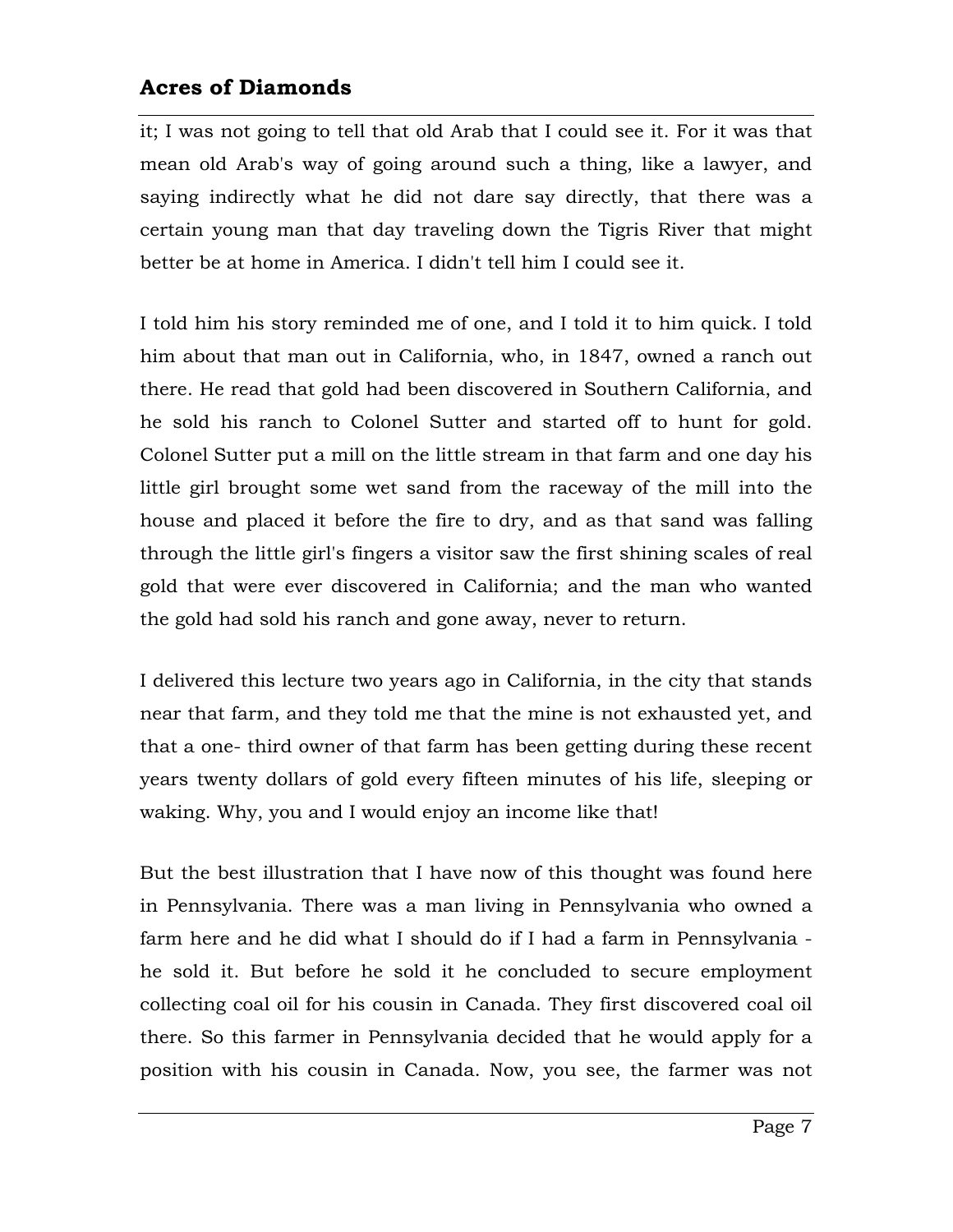altogether a foolish man. He did not leave his farm until he had something else to do.

Of all the simpletons the stars shine on there is none more foolish than a man who leaves one job before he has obtained another. And that has especial reference to gentlemen of my profession, and has no reference to a man seeking a divorce. So I say this old farmer did not leave one job until he had obtained another. He wrote to Canada, but his cousin replied that he could not engage him because he did not know anything about the oil business. "Well, then," said he, "I will understand it." So he set himself at the study of the whole subject. He began at the second day of the creation; he studied the subject from the primitive vegetation to the coal oil stage, until he knew all about it. Then he wrote to his cousin and said, "Now I understand the oil business." And his cousin replied to him, "All right, then, come on."

That man, by the record of the country, sold his farm for eight hundred and thirty-three dollars -- even money, "no cents." He had scarcely gone from that farm before the man who purchased it went out to arrange for watering the cattle and he found that the previous owner had arranged the matter very nicely. There is a stream running down the hillside there, and the previous owner had gone out and put a plank across that stream at an angle, extending across the brook and down edgewise a few inches under the surface of the water. The purpose of the plank across that brook was to throw over to the other bank a dreadful-looking scum through which the cattle would not put their noses to drink above the plank, although they would drink the water on one side below it.

Thus that man who had gone to Canada had been himself damming back for twenty-three years a flow of coal oil which the State Geologist of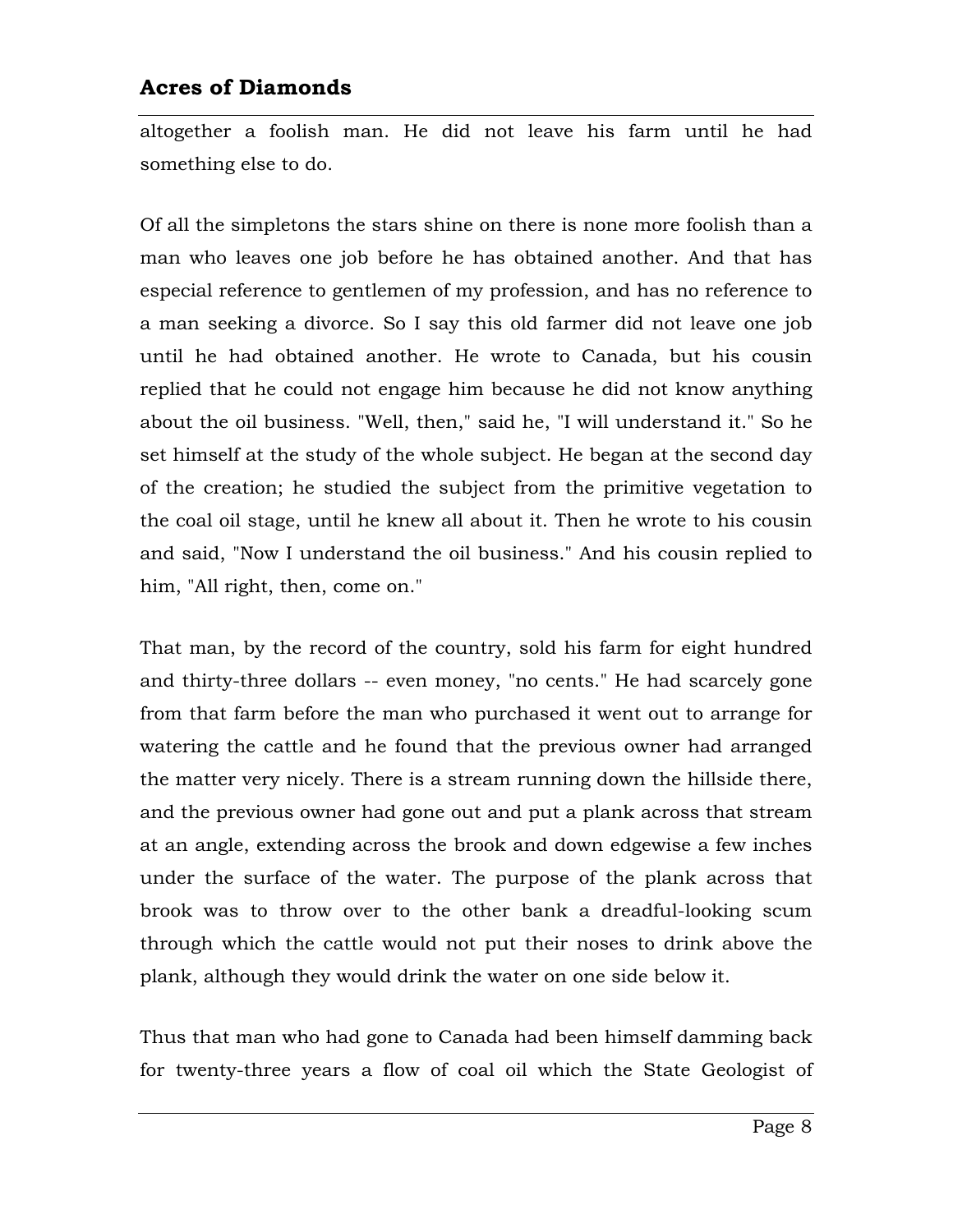Pennsylvania declared officially, as early as 1870, was then worth to our state a hundred millions of dollars. The city of Titusville now stands on that farm and those Pleasantville wells flow on, and that farmer who had studied all about the formation of oil since the second day of God's creation clear down to the present time, sold that farm for \$833, no cents -- again I say, "no sense."

But I need another illustration, and I found that in Massachusetts, and I am sorry I did, because that is my old state. This young man I mention went out of the state to study -- went down to Yale College and studied mines and mining. They paid him fifteen dollars a week during his last year for training students who were behind their classes in mineralogy, out of hours, of course, while pursuing his own studies. But when he graduated they raised his pay from fifteen dollars to forty-five dollars and offered him a professorship. Then he went straight home to his mother and said, "Mother, I won't work for forty-five dollars a week. What is forty-five dollars a week for a man with a brain like mine! Mother, let's go out to California and stake out gold claims and be immensely rich." "Now," said his mother, "it is just as well to be happy as it is to be rich."

But as he was the only son he had his way -- they always do; and they sold out in Massachusetts and went to Wisconsin, where he went into the employ of the Superior Copper Mining Company, and he was lost from sight in the employ of that company at fifteen dollars a week again. He was also to have an interest in any mines that he should discover for that company. But I do not believe that he has ever discovered a mine -- I do not know anything about it, but I do not believe he has. I know he had scarcely gone from the old homestead before the farmer who had bought the homestead went out to dig potatoes, and he was bringing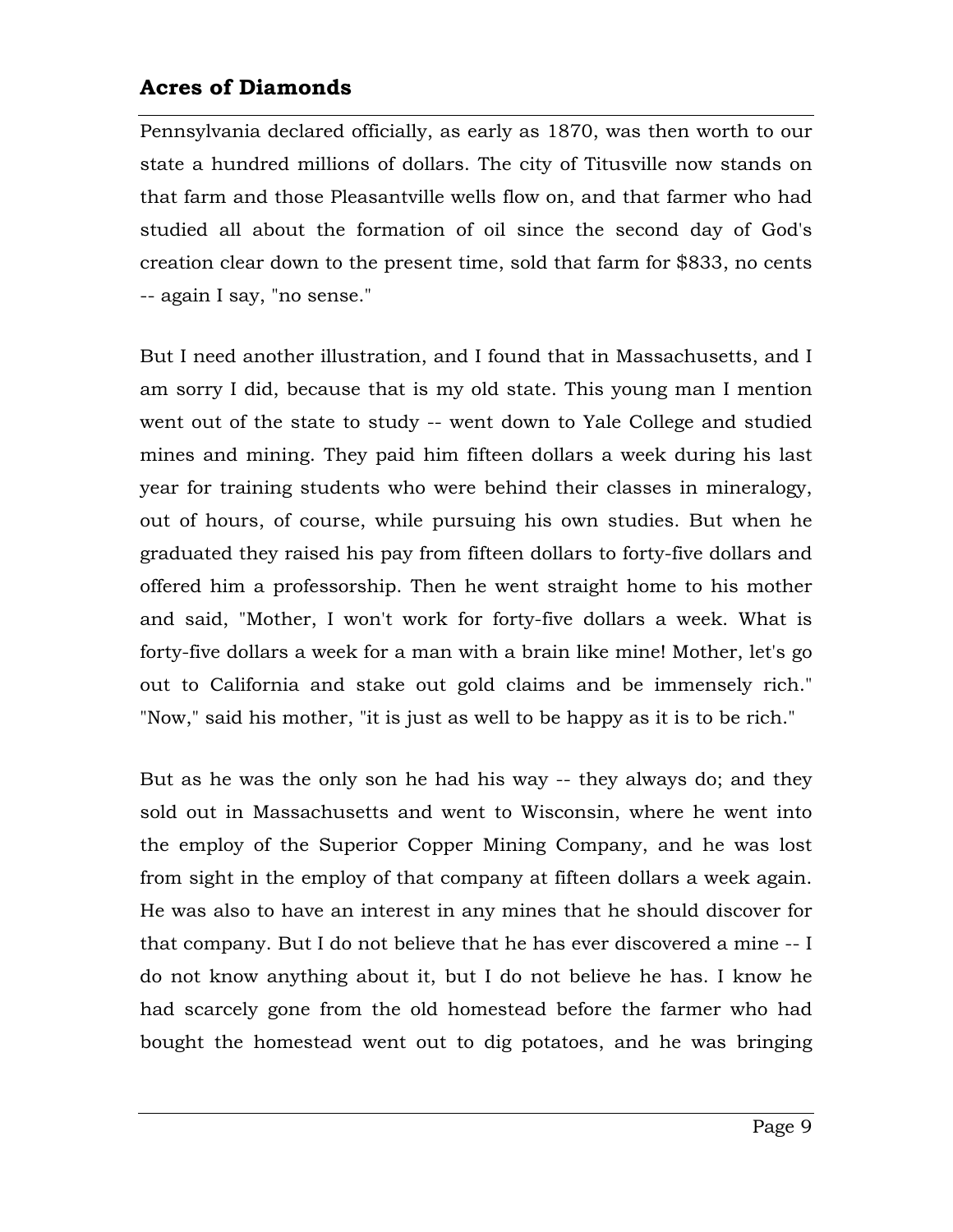them in a large basket through the front gateway, the ends of the stone wall came so near together at the gate that the basket hugged very tight. So he set the basket on the ground and pulled, first on one side and then on the other side.

Our farms in Massachusetts are mostly stone walls, and the farmers have to be economical with their gateways in order to have some place to put the stones. That basket hugged so tight there that as he was hauling it through he noticed in the upper stone next the gate a block of native silver, eight inches square; and this professor of mines and mining and mineralogy, who would not work for forty-five dollars a week, when he sold that homestead in Massachusetts, sat right on that stone to make the bargain. He was brought up there; he had gone back and forth by that piece of silver, rubbed it with his sleeve, and it seemed to say, "Come now, now, now, here is a hundred thousand dollars. Why not take me? " But he would not take it. There was no silver in Newburyport; it was all away off -- well, I don't know where; he didn't, but somewhere else -- and he was a professor of mineralogy.

I do not know of anything I would enjoy better than to take the whole time tonight telling of blunders like that I have heard professors make. Yet I wish I knew what that man is doing out there in Wisconsin. I can imagine him out there, as he sits by his fireside, and he is saying to his friends. "Do you know that man Conwell that lives in Philadelphia?" "Oh, yes, I have heard of him." "And do you know that man Jones that lives in that city?" "Yes, I have heard of him." And then he begins to laugh and laugh and says to his friends, "They have done the same thing I did, precisely." And that spoils the whole joke, because you and I have done it.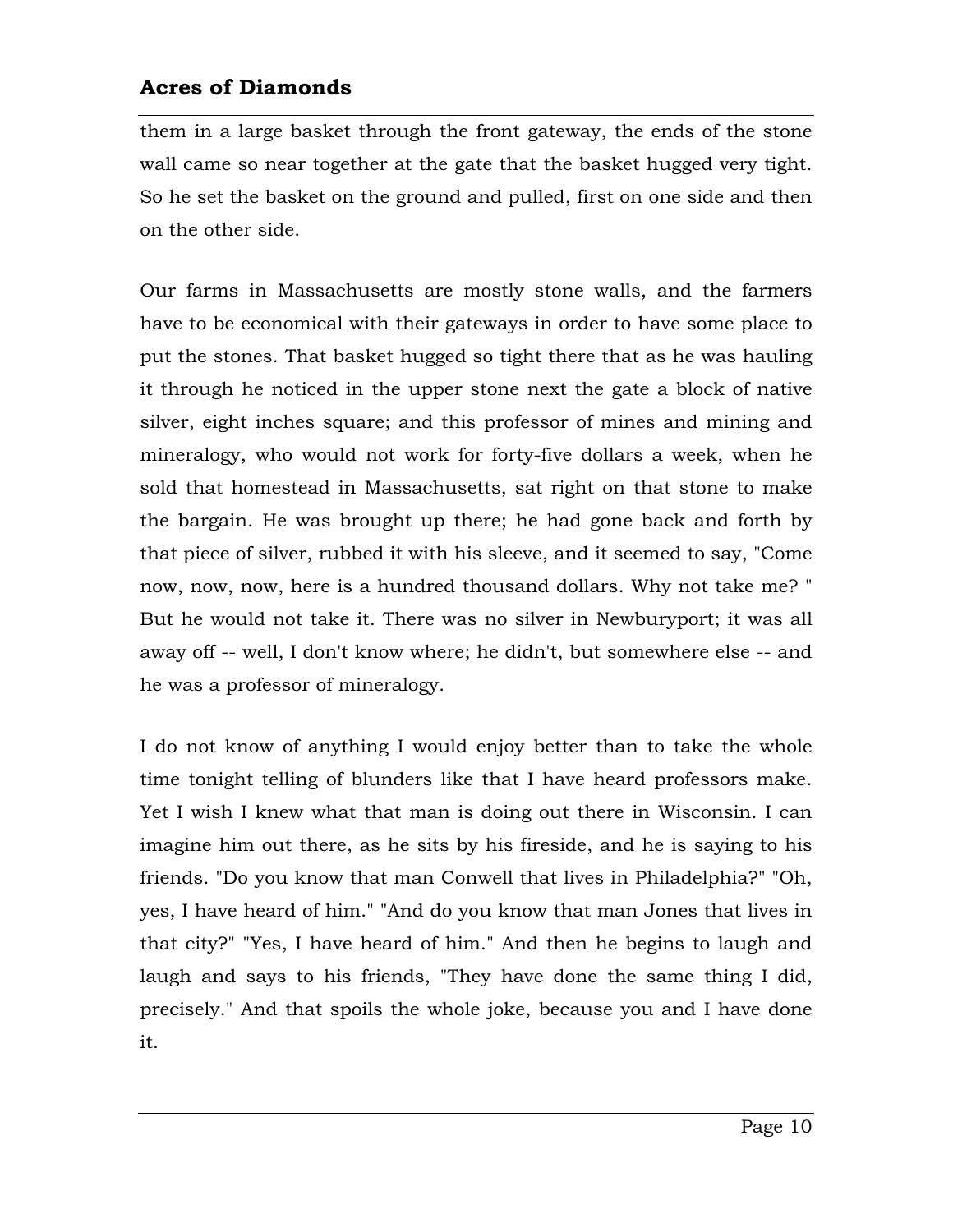Ninety out of every hundred people here have made that mistake this very day. I say you ought to be rich; you have no right to be poor. To live in Philadelphia and not be rich is a misfortune, and it is doubly a misfortune, because you could have been rich just as well as be poor. Philadelphia furnishes so many opportunities. You ought to be rich. But persons with certain religious prejudice will ask, "How can you spend your time advising the rising generation to give their time to getting money -- dollars and cents -- the commercial spirit?"

Yet I must say that you ought to spend time getting rich. You and I know there are some things more valuable than money; of course, we do. Ah, yes! By a heart made unspeakably sad by a grave on which the autumn leaves now fall, I know there are some things higher and grander and sublimer than money. Well does the man know, who has suffered, that there are some things sweeter and holier and more sacred than gold. Nevertheless, the man of common sense also knows that there is not any one of those things that is not greatly enhanced by the use of money. Money is power.

Love is the grandest thing on God's earth, but fortunate the lover who has plenty of money. Money is power: money has powers; and for a man to say, "I do not want money," is to say, "I do not wish to do any good to my fellowmen." It is absurd thus to talk. It is absurd to disconnect them. This is a wonderfully great life, and you ought to spend your time getting money, because of the power there is in money. And yet this religious prejudice is so great that some people think it is a great honor to be one of God's poor. I am looking in the faces of people who think just that way.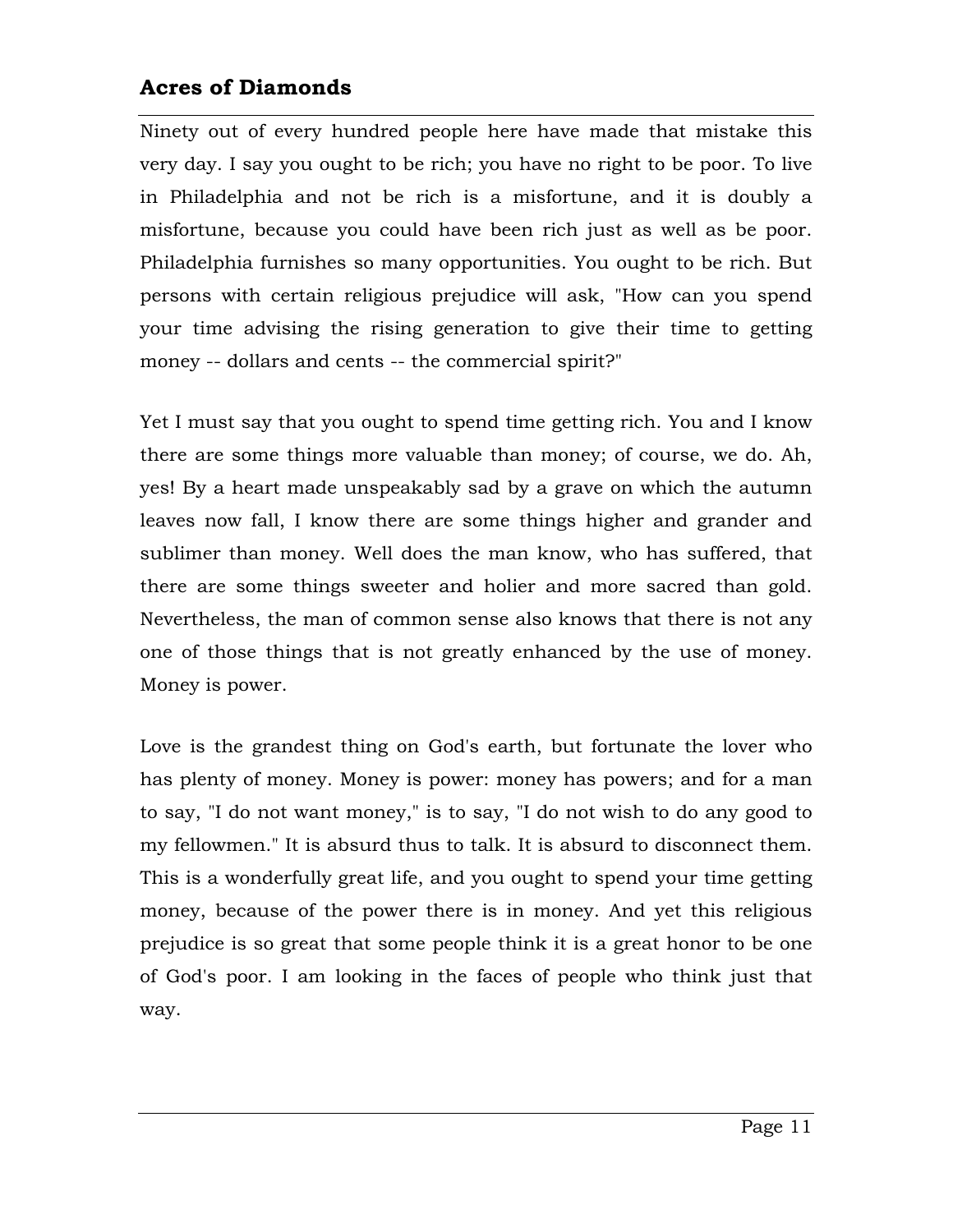I heard a man once say in a prayer-meeting that he was thankful that he was one of God's poor, and then I silently wondered what his wife would say to that speech, as she took in washing to support the man while he sat and smoked on the veranda. I don't want to see any more of that kind of God's poor. Now, when a man could have been rich just as well, and he is now weak because he is poor, he has done some great wrong; he has been untruthful to himself; he has been unkind to his fellowmen. We ought to get rich if we can by honorable and Christian methods, and these are the only methods that sweep us quickly toward the goal of riches.

I remember, not many years ago, a young theological student who came into my office and said to me that he thought it was his duty to come in and "labor with me." I asked him what had happened, and he said: "I feel it is my duty to come in and speak to you, sir, and say that the Holy Scriptures declares that money is the root of all evil." I asked him where he found that saying, and he said he found it in the Bible. I asked him whether he had made a new Bible, and he said, no, he had not gotten a new Bible, that it was in the old Bible. "Well," I said, "if it is in my Bible, I never saw it. Will you please get the textbook and let me see it?"

He left the room and soon came stalking in with his Bible open, with all the bigoted pride of the narrow sectarian, who founds his creed on some misinterpretation of Scripture, and he puts the Bible down on the table before me and fairly squealed into my ear, "There it is. You can read it for yourself." I said to him, "Young man, you will learn, when you get a little older, that you cannot trust another denomination to read the Bible for you." I said, "Now, you belong to another denomination. Please read it to me, and remember that you are taught in a school where emphasis is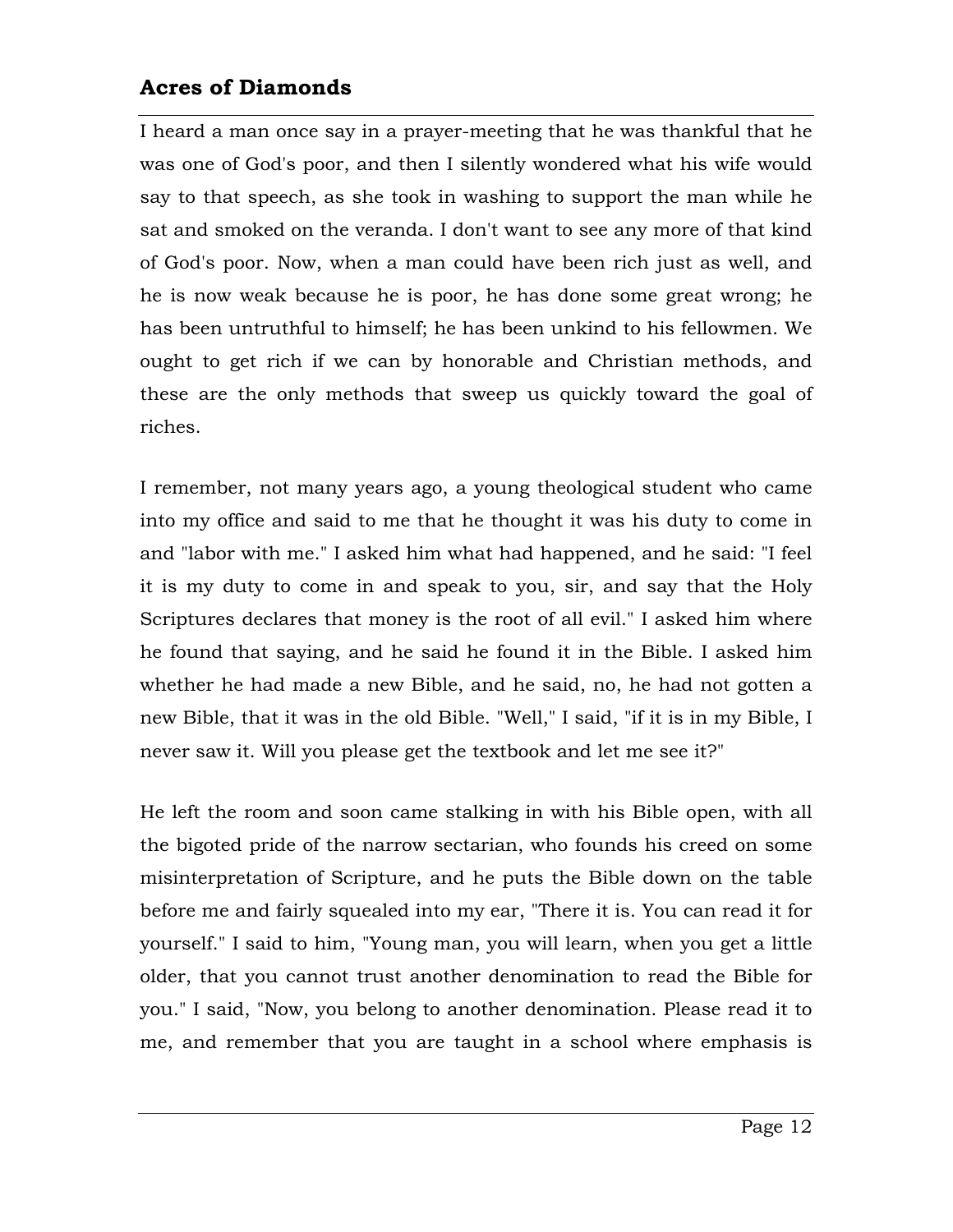exegesis." So he took the Bible and read it: "The love of money is the root of all evil." Then he had it right.

The Great Book has come back into the esteem and love of the people, and into the respect of the greatest minds of earth, and now you can quote it and rest your life and your death on it without more fear. So, when he quoted right from the Scriptures he quoted the truth. "The love of money is the root of all evil." Oh, that is it. It is the worship of the means instead of the end. Though you cannot reach the end without the means. When a man makes an idol of the money instead of the purposes for which it may be used, when he squeezes the dollar until the eagle squeals, then it is made the root of all evil. Think, if you only had the money, what you could do for your wife, your child, and for your home and your city. Think how soon you could endow the Temple College yonder if you only had the money and the disposition to give it; and yet, my friend, people say you and I should not spend the time getting rich. How inconsistent the whole thing is. We ought to be rich, because money has power.

I think the best thing for me to do is to illustrate this, for if I say you ought to get rich, I ought, at least, to suggest how it is done. We get a prejudice against rich men because of the lies that are told about them. The lies that are told about Mr. Rockefeller because he has two hundred million dollars -- so many believe them; yet how false is the representation of that man to the world. How little we can tell what is true nowadays when newspapers try to sell their papers entirely on some sensation! The way they lie about the rich men is something terrible, and I do not know that there is anything to illustrate this better than what the newspapers now say about the city of Philadelphia.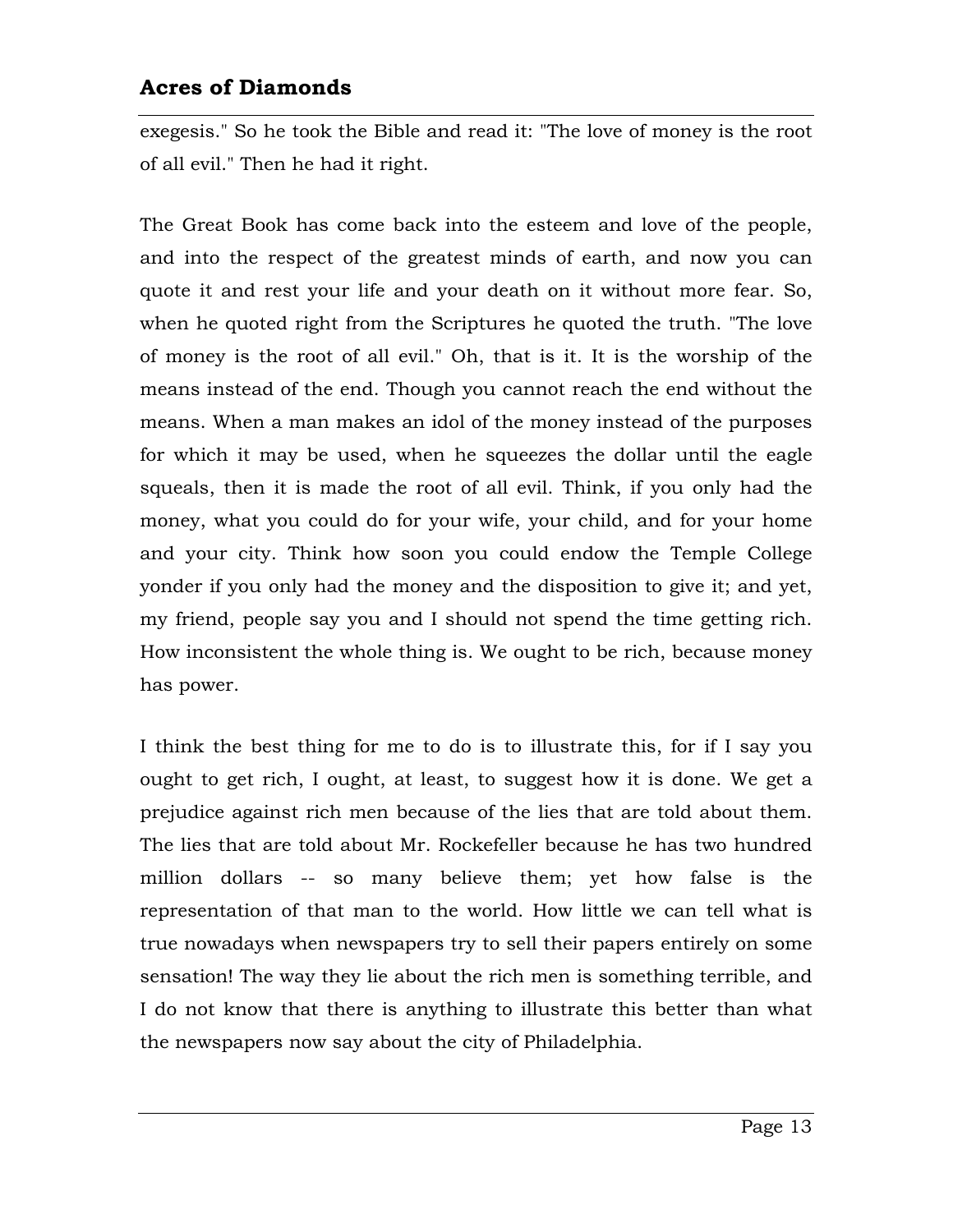A young man came to me the other day and said, "If Mr. Rockefeller, as you think, is a good man, why is it that everybody says so much against him?" It is because he has gotten ahead of us; that is the whole of it - just gotten ahead of us. Why is it Mr. Carnegie is criticized so sharply by an envious world! Because he has gotten more than we have. If a man knows more than I know, don't I incline to criticize somewhat his learning? Let a man stand in a pulpit and preach to thousands, and if I have fifteen people in my church, and they're all asleep, don't I criticize him? We always do that to the man who gets ahead of us. Why, the man you are criticizing has one hundred millions, and you have fifty cents, and both of you have just what you are worth.

One of the richest men in this country came into my home and sat down in my parlor and said: "Did you see all those lies about my family in the papers?" "Certainly I did; I knew they were lies when I saw them." "Why do they lie about me the way they do?" "Well," I said to him, "if you will give me your check for one hundred millions, I will take all the lies along with it." "Well," said he, "I don't see any sense in their thus talking about my family and myself. Conwell, tell me frankly, what do you think the American people think of me?" "Well," said I, "they think you are the blackest hearted villain that ever trod the soil!" "But what can I do about it?" There is nothing he can do about it, and yet he is one of the sweetest Christian men I ever knew. If you get a hundred millions you will have the lies; you will be lied about, and you can judge your success in any line by the lies that are told about you. I say that you ought to be rich.

But there are ever coming to me young men who say, "I would like to go into business, but I cannot."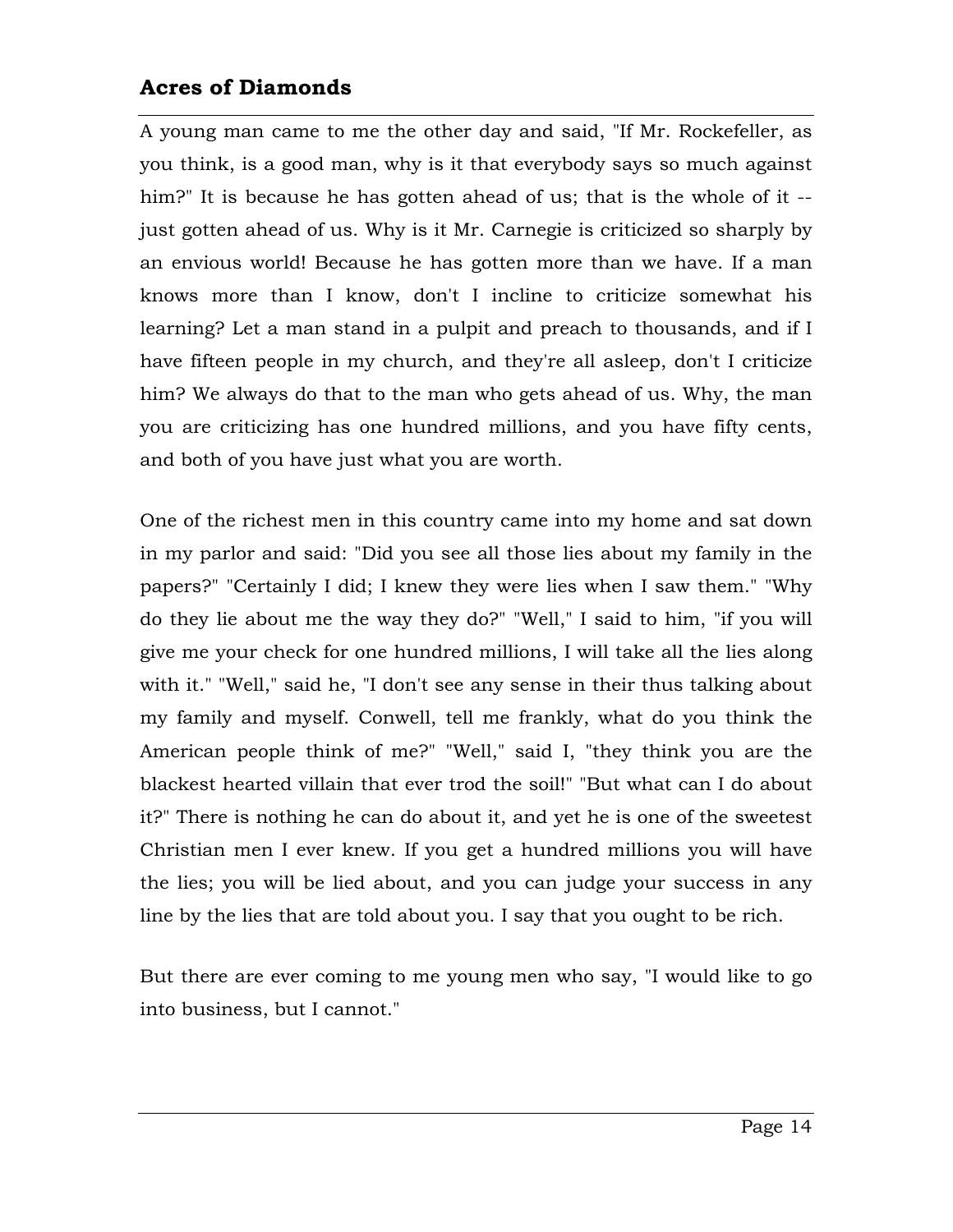"Why not?" "Because I have no capital to begin on." Capital, capital to begin on! What! young man! Living in Philadelphia and looking at this wealthy generation, all of whom began as poor boys, and you want capital to begin on? It is fortunate for you that you have no capital. I am glad you have no money. I pity a rich man's son. A rich man's son in these days of ours occupies a very difficult position. They are to be pitied. A rich man's son cannot know the very best things in human life. He cannot. The statistics of Massachusetts show us that not one out of seventeen rich men's sons ever die rich. They are raised in luxury, they die in poverty. Even if a rich man's son retains his father's money, even then he cannot know the best things of life.

A young man in our college yonder asked me to formulate for him what I thought was the happiest hour in a man's history, and I studied it long and came back convinced that the happiest hour that any man ever sees in any earthly matter is when a young man takes his bride over the threshold of the door, for the first time, of the house he himself has earned and built, when he turns to his bride and with an eloquence greater than any language of mine, he sayeth to his wife, "My loved one, I earned this home myself; I earned it all. It is all mine, and I divide it with thee." That is the grandest moment a human heart may ever see. But a rich man's son cannot know that. He goes into a finer mansion, it may be, but he is obliged to go through the house and say, "Mother gave me this, mother gave me that, my mother gave me that, my mother gave me that," until his wife wishes she had married his mother.

Oh, I pity a rich man's son. I do. Until he gets so far along in his dudeism that he gets his arms up like that and can't get them down. Didn't you ever see any of them astray at Atlantic City? I saw one of these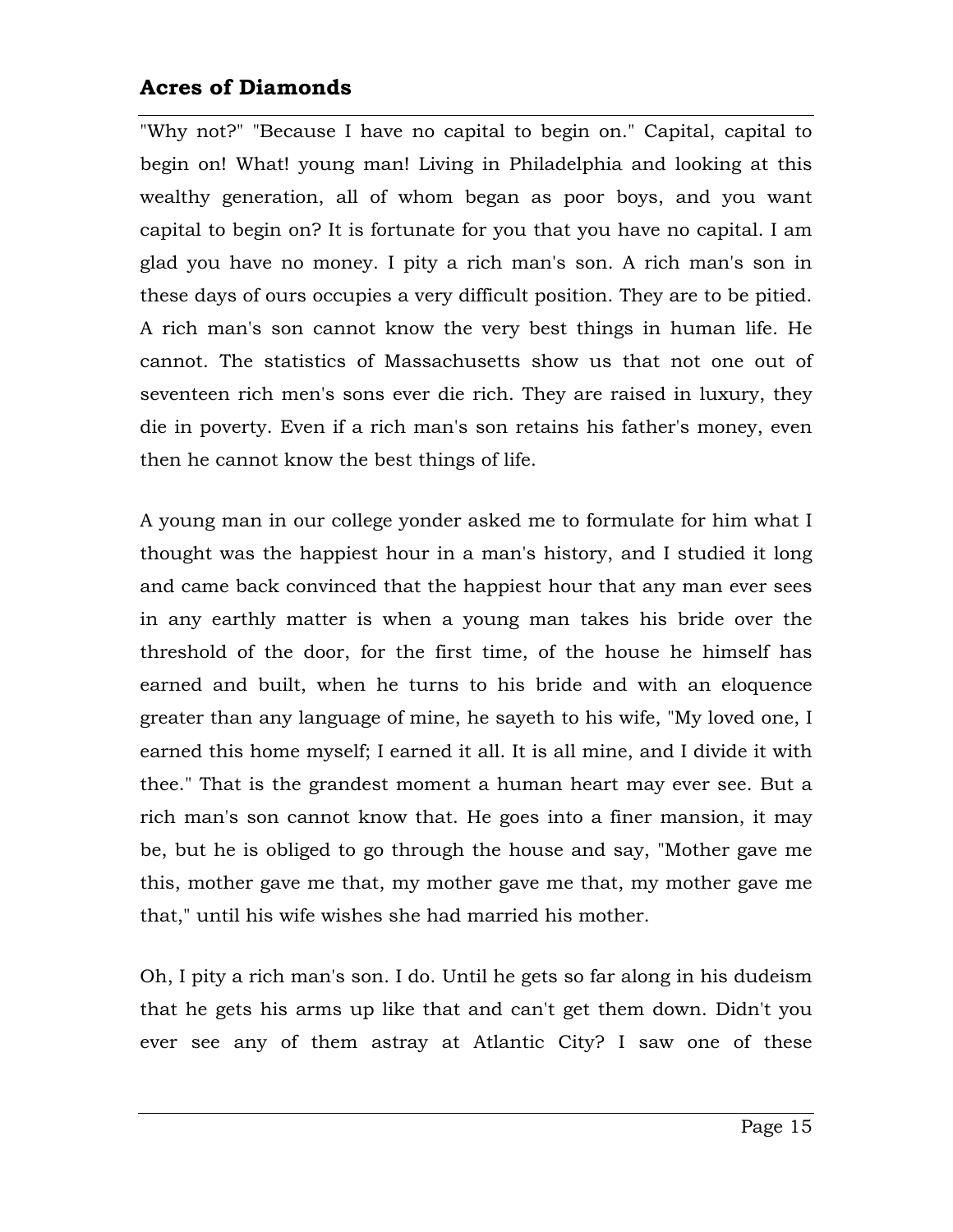scarecrows once and I never tire thinking about it. I was at Niagara Falls lecturing, and after the lecture I went to the hotel, and when I went up to the desk there stood there a millionaire's son from New York. He was an indescribable specimen of anthropologic potency. He carried a goldheaded cane under his arm -- more in its head than he had in his. I do not believe I could describe the young man if I should try. But still I must say that he wore an eye-glass he could not see through; patent leather shoes he could not walk in, and pants he could not sit down in - dressed like a grasshopper!

Well, this human cricket came up to the clerk's desk just as I came in. He adjusted his unseeing eye-glass in this wise and lisped to the clerk, because it's "Hinglish, you know," to lisp: "Thir, thir, will you have the kindness to fuhnish me with thome papah and thome envelopehs!" The clerk measured that man quick, and he pulled out a drawer and took some envelopes and paper and cast them across the counter and turned away to his books.

You should have seen that specimen of humanity when the paper and envelopes came across the counter -- he whose wants had always been anticipated by servants. He adjusted his unseeing eye-glass and he yelled after that clerk: "Come back here, thir, come right back here. Now, thir, will you order a thervant to take that papah and thothe envelopehs and carry them to yondah dethk." Oh, the poor, miserable, contemptible American monkey! He couldn't carry paper and envelopes twenty feet. I suppose he could not get his arms down. I have no pity for such travesties of human nature. If you have no capital, I am glad of it. You don't need capital; you need common sense, not copper cents.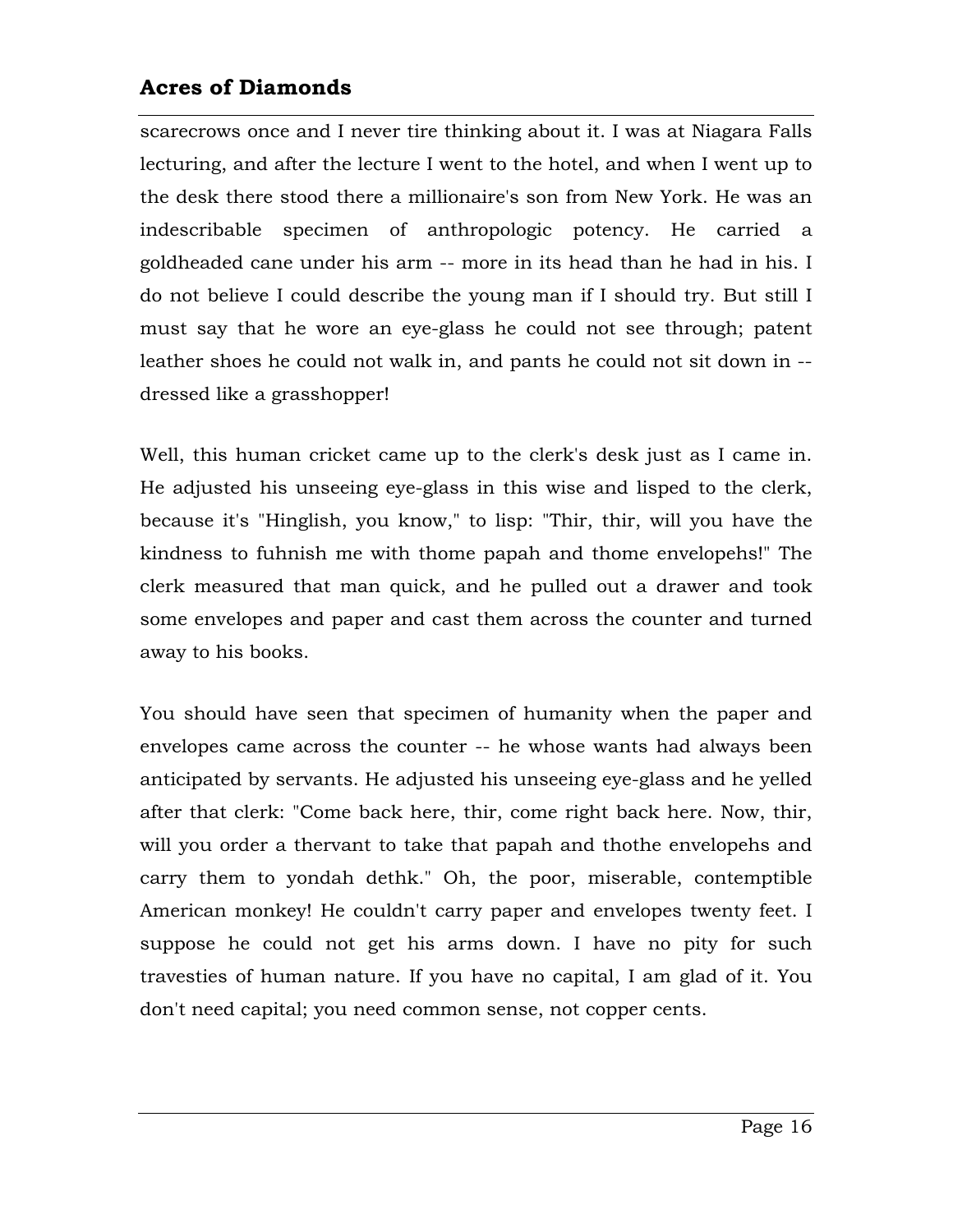A. T. Stewart, the great princely merchant of New York, the richest man in America in his time, was a poor boy; he had a dollar and a half and went into the mercantile business. But he lost eighty-seven and a half cents of his first dollar and a half because he bought some needles and thread and buttons to sell, which people didn't want.

Are you poor? It is because you are not wanted and are left on your own hands. There was the great lesson. Apply it whichever way you will it comes to every single person's life, young or old. He did not know what people needed, and consequently bought something they didn't want, and had the goods left on his hands a dead loss. A. T. Stewart learned there the great lesson of his mercantile life and said "I will never buy anything more until I first learn what the people want; then I'll make the purchase." He went around to the doors and asked them what they did want, and when he found out what they wanted, he invested his sixtytwo and a half cents and began to supply a "known demand." I care not what your profession or occupation in life may be; I care not whether you are a lawyer, a doctor, a housekeeper, teacher or whatever else, the principle is precisely the same. We must know what the world needs first and then invest ourselves to supply that need, and success is almost certain.

A. T. Stewart went on until he was worth forty millions. "Well," you will say, "a man can do that in New York, but cannot do it here in Philadelphia." The statistics very carefully gathered in New York in 1889 showed one hundred and seven millionaires in the city worth over ten millions apiece. It was remarkable and people think they must go there to get rich. Out of that one hundred and seven millionaires only seven of them made their money in New York, and the others moved to New York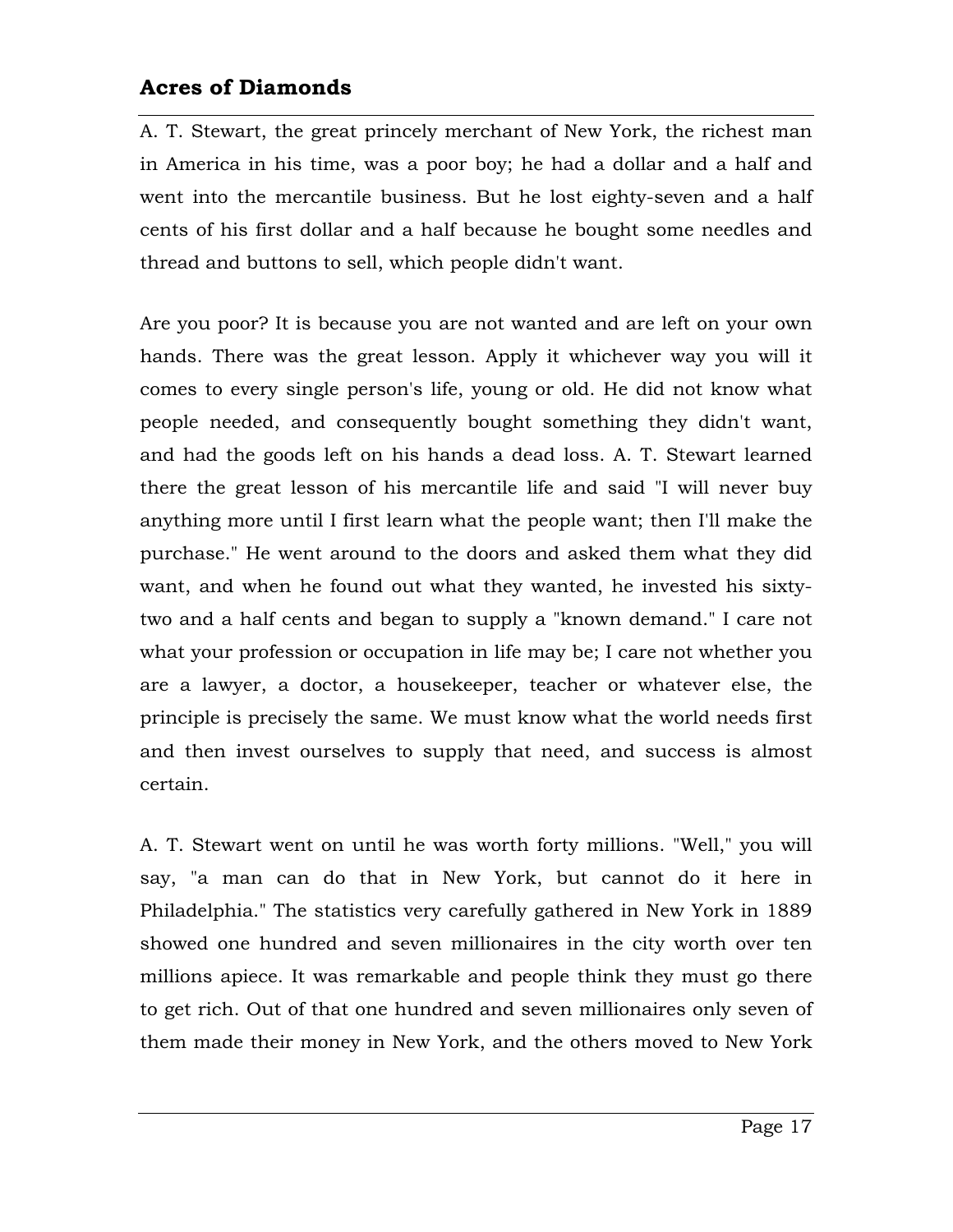after their fortunes were made, and sixty- seven out of the remaining hundred made their fortunes in towns of less than six thousand people, and the richest man in the country at that time lived in a town of thirtyfive hundred inhabitants, and always lived there and never moved away. It is not so much where you are as what you are. But at the same time if the largeness of the city comes into the problem, then remember it is the smaller city that furnishes the great opportunity to make the millions of money.

The best illustration that I can give is in reference to John Jacob Astor, who was a poor boy and who made all the money of the Astor family. He made more than his successors have ever earned, and yet he once held a mortgage on a millinery store in New York, and because the people could not make enough money to pay the interest and the rent, he foreclosed the mortgage and took possession of the store and went into partnership with the man who had failed. He kept the same stock, did not give them a dollar of capital, and he left them alone and he went out and sat down upon a bench in the park.

Out there on that bench in the park he had the most important, and, to my mind, the pleasantest part of that partnership business. He was watching the ladies as they went by; and where is the man that wouldn't get rich at that business? But when John Jacob Astor saw a lady pass, with her shoulders back and her head up, as if she did not care if the whole world looked on her, he studied her bonnet; and before that bonnet was out of sight he knew the shape of the frame and the color of the trimmings, the curl of the -- something on a bonnet. Sometimes I try to describe a woman's bonnet, but it is of little use, for it would be out of style tomorrow night.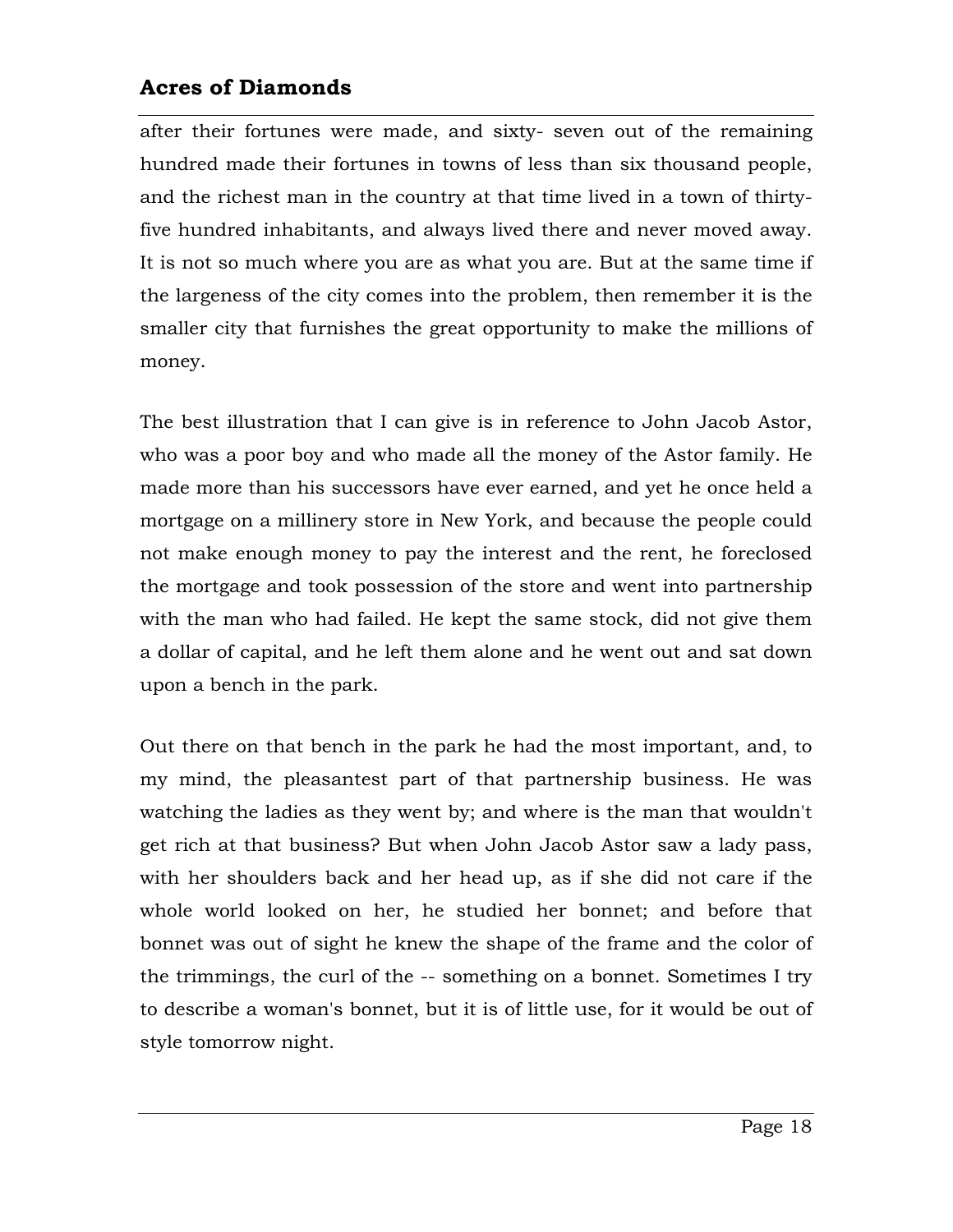So John Jacob Astor went to the store and said: "Now, put in the show window just such a bonnet as I describe to you because," said he, "I have just seen a lady who likes just such a bonnet. Do not make up any more till I come back." And he went out again and sat on that bench in the park, and another lady of a different form and complexion passed him with a bonnet of different shape and color, of course. "Now," said he, "put such a bonnet as that in the show window."

He didn't fill his show window with hats and bonnets which drive people away and then sit in the back of the store and bawl because the people go somewhere else to trade. He didn't put a hat or bonnet in that show window the like of which he had not seen before it was made up.

In our city especially, there are great opportunities for manufacturing, and the time has come when the line is drawn very sharply between the stockholders of the factory and their employees. Now, friends, there has also come a discouraging gloom upon this country and the laboring men are beginning to feel that they are being held down by a crust over their heads through which they find it impossible to break, and the aristocratic moneyowner-himself is so far above that he will never descend to their assistance. That is the thought that is in the minds of our people. But, friends, never in the history of our country was there an opportunity so great for the poor man to get rich as there is now and in the city of Philadelphia. The very fact that they get discouraged is what prevents them from getting rich. That is all there is to it. The road is open, and let us keep it open between the poor and the rich.

I know that the labor unions have two great problems to contend with, and there is only one way to solve them. The labor unions are doing as much to prevent its solving as are capitalists today, and there are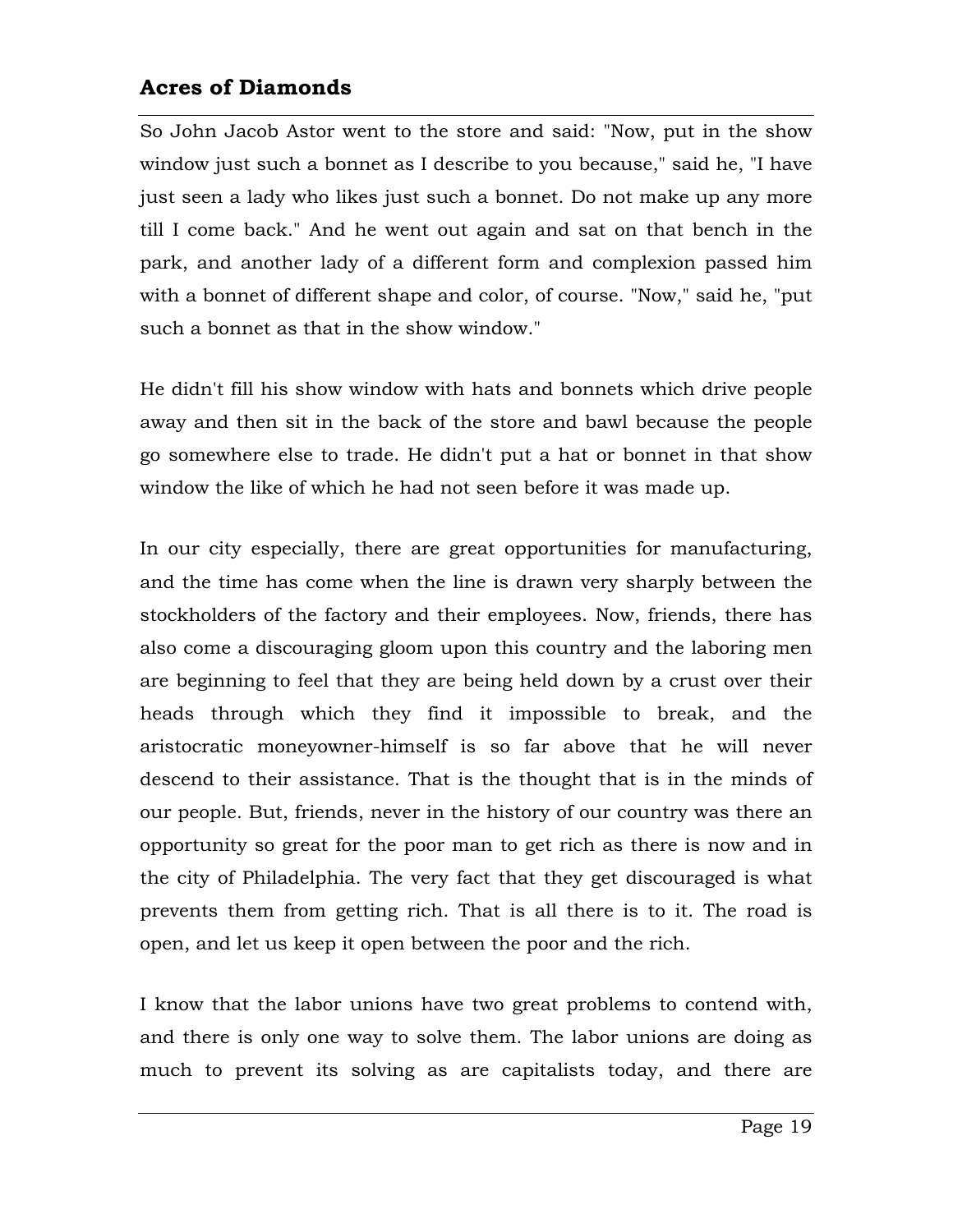positively two sides to it. The labor union has two difficulties; the first one is that it began to make a labor scale for all classes on a par, and they scale down a man that can earn five dollars a day to two and a half a day, in order to level up to him an imbecile that cannot earn fifty cents a day. That is one of the most dangerous and discouraging things for the working man. He cannot get the results of his work if he do better work or higher work or work longer; that is a dangerous thing, and in order to get every laboring man free and every American equal to every other American, let the laboring man ask what he is worth and get it -- not let any capitalist say to him: "You shall work for me for half of what you are worth"; nor let any labor organization say: "You shall work for the capitalist for half your worth."

Be a man, be independent, and then shall the laboring man find the road ever open from poverty to wealth.

The other difficulty that the labor union has to consider, and this problem they have to solve themselves, is the kind of orators who come and talk to them about the oppressive rich. I can in my dreams recite the oration I have heard again and again under such circumstances. My life has been with the laboring man. I am a laboring man myself. I have often, in their assemblies, heard the speech of the man who has been invited to address the labor union. The man gets up before the assembled company of honest laboring men and he begins by saying: "Oh, ye honest, industrious laboring men, who have furnished all the capital of the world, who have built all the palaces and constructed all the railroads and covered the ocean with her steamships. Oh, you laboring men! You are nothing but slaves; you are ground down in the dust by the capitalist who is gloating over you as he enjoys his beautiful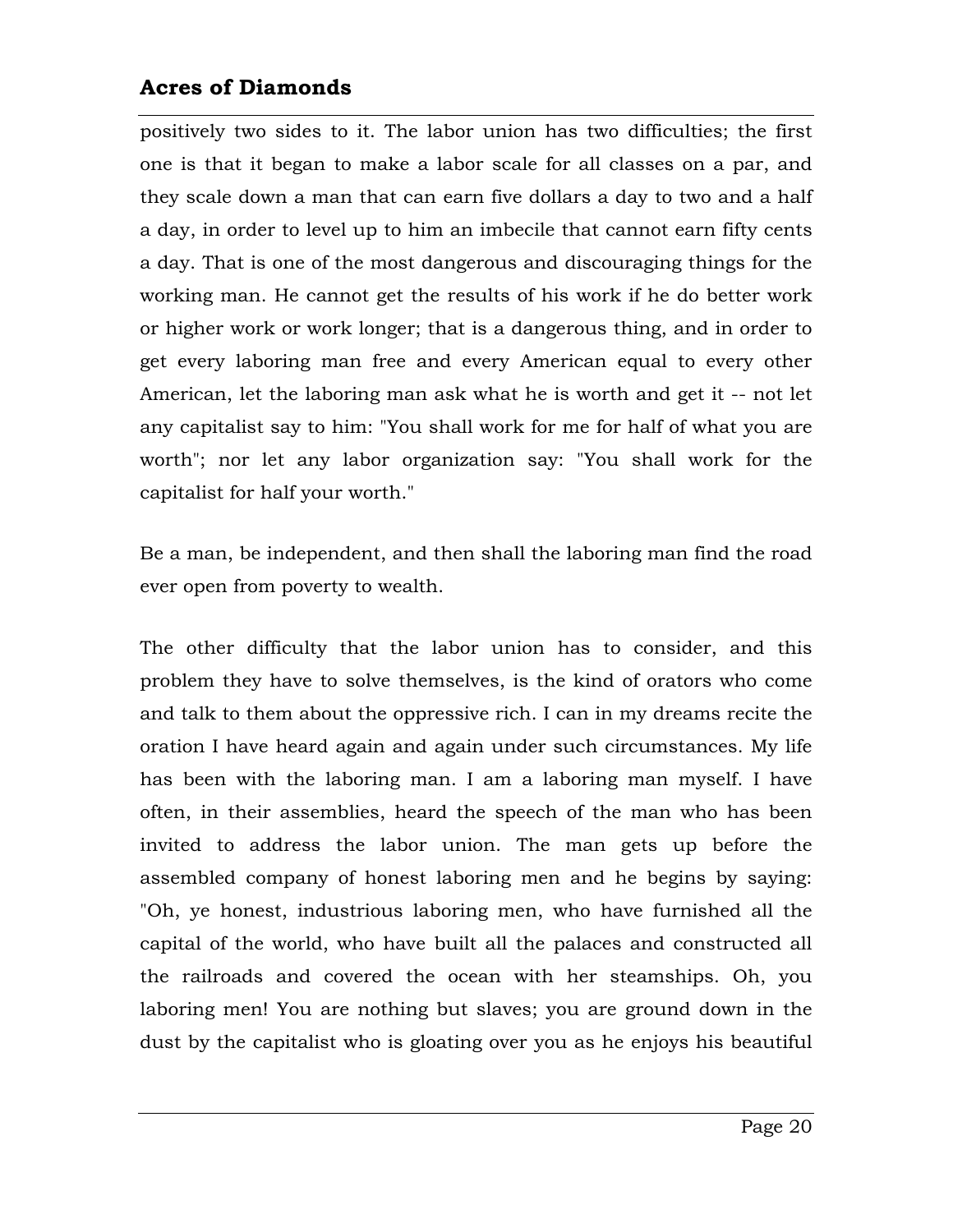estates and as he has his banks filled with gold, and every dollar he owns is coined out of the heart's blood of the honest laboring man." Now, that is a lie, and you know it is a lie; and yet that is the kind of speech that they are hearing all the time, representing the capitalists as wicked and the laboring man so enslaved.

Why, how wrong it is! Let the man who loves his flag and believes in American principles endeavor with all his soul to bring the capitalists and the laboring man together until they stand side by side, and arm in arm, and work for the common good of humanity.

He is an enemy to his country who sets capital against labor or labor against capital.

Suppose I were to go down through this audience and ask you to introduce me to the great inventors who live here in Philadelphia. "The inventors of Philadelphia," you would say, "why, we don't have any in Philadelphia. It is too slow to invent anything." But you do have just as great inventors, and they are here in this audience, as ever invented a machine. But the probability is that the greatest inventor to benefit the world with his discovery is some person, perhaps some lady, who thinks she could not invent anything.

Did you ever study the history of invention and see how strange it was that the man who made the greatest discovery did it without any previous idea that he was an inventor? Who are the great inventors? They are persons with plain, straightforward common sense, who saw a need in the world and immediately applied themselves to supply that need. If you want to invent anything, don't try to find it in the wheels in your head nor the wheels in your machine, but first find out what the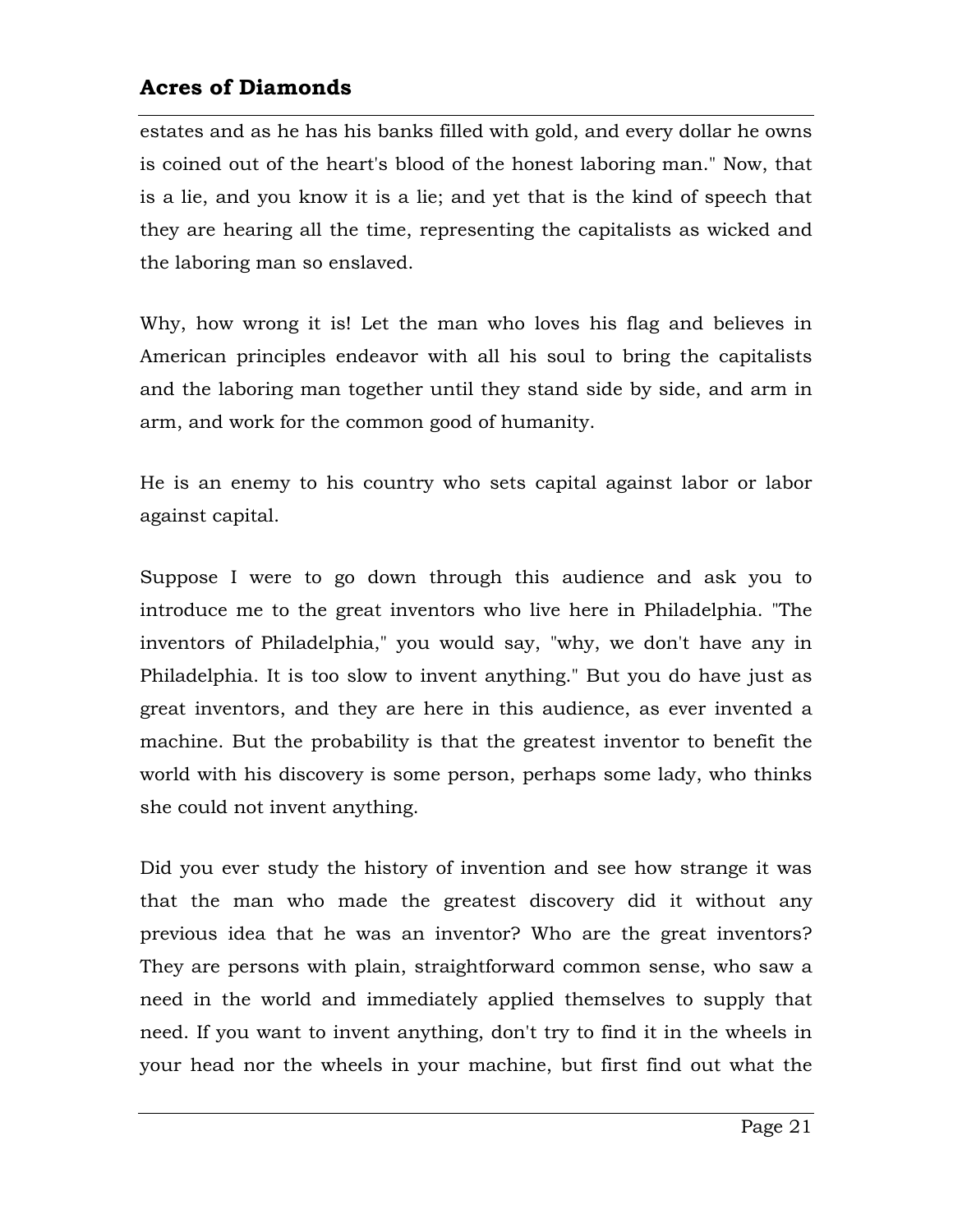people need, and then apply yourself to that need, and this leads to invention on the part of people you would not dream of before. The great inventors are simply great men; the greater the man the more simple the man; and the more simple a machine, the more valuable it is.

Did you ever know a really great man? His ways are so simple, so common, so plain, that you think any one could do what he is doing. So it is with the great men the world over. If you know a really great man, a neighbor of yours, you can go right up to him and say, "How are you, Jim, good morning, Sam." Of course you can, for they are always so simple.

When I wrote the life of General Garfield, one of his neighbors took me to his back door, and shouted, "Jim, Jim, Jim!" and very soon "Jim" came to the door and General Garfield let me in -- one of the grandest men of our century. The great men of the world are ever so. I was down in Virginia and went up to an educational institution and was directed to a man who was setting out a tree. I approached him and said, "Do you think it would be possible for me to see General Robert E. Lee, the President of the University?" He said, "Sir, I am General Lee." Of course, when you meet such a man, so noble a man as that, you will find him a simple, plain man. Greatness is always just so modest and great inventions are simple.

I asked a class in school once who were the great inventors, and a little girl popped up and said, "Columbus." Well, now, she was not so far wrong. Columbus bought a farm and he carried on that farm just as I carried on my father's farm. He took a hoe and went out and sat down on a rock. But Columbus, as he sat upon that shore and looked out upon the ocean, noticed that the ships, as they sailed away, sank deeper into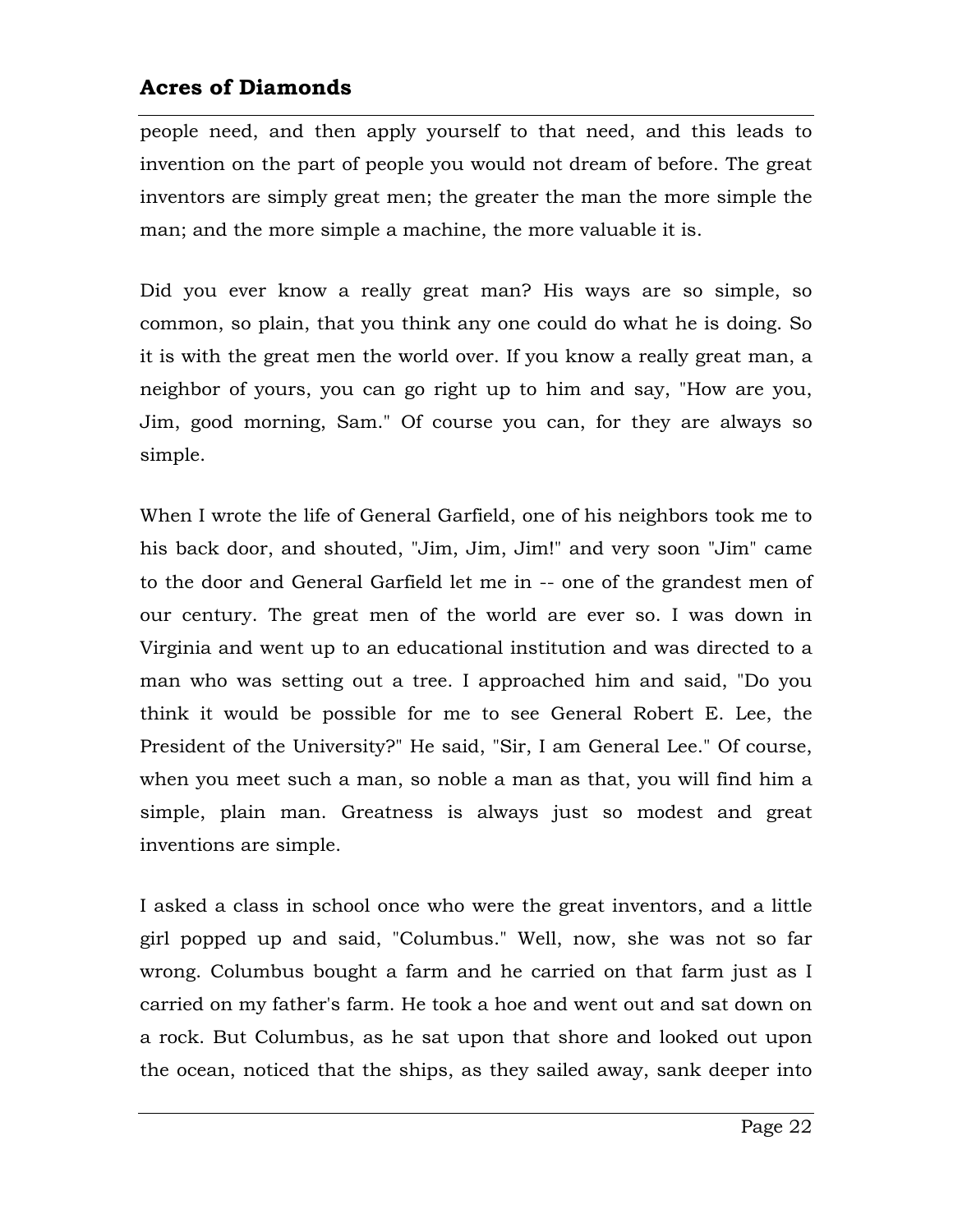the sea the farther they went. And since that time some other "Spanish ships" have sunk into the sea. But as Columbus noticed that the tops of the masts dropped down out of sight, he said: "That is the way it is with this hoe handle; if you go around this hoe handle, the farther off you go the farther down you go. I can sail around to the East Indies." How plain it all was. How simple the mind -- majestic like the simplicity of a mountain in its greatness. Who are the great inventors? They are ever the simple, plain, everyday people who see the need and set about to supply it.

I was once lecturing in North Carolina, and the cashier of the bank sat directly behind a lady who wore a very large hat. I said to that audience, "Your wealth is too near to you; you are looking right over it." He whispered to his friend, "Well, then, my wealth is in that hat." A little later, as he wrote me, I said, "Wherever there is a human need there is a greater fortune than a mine can furnish." He caught my thought, and he drew up his plan for a better hat pin than was in the hat before him and the pin is now being manufactured. He was offered fifty-two thousand dollars for his patent. That man made his fortune before he got out of that hall. This is the whole question: Do you see a need?"

I remember well a man up in my native hills, a poor man, who for twenty years was helped by the town in his poverty, who owned a widespreading maple tree that covered the poor man's cottage like a benediction from on high. I remember that tree, for in the spring -- there were some roguish boys around that neighborhood when I was young -- in the spring of the year the man would put a bucket there and the spouts to catch the maple sap, and I remember where that bucket was; and when I was young the boys were, oh, so mean, that they went to that tree before that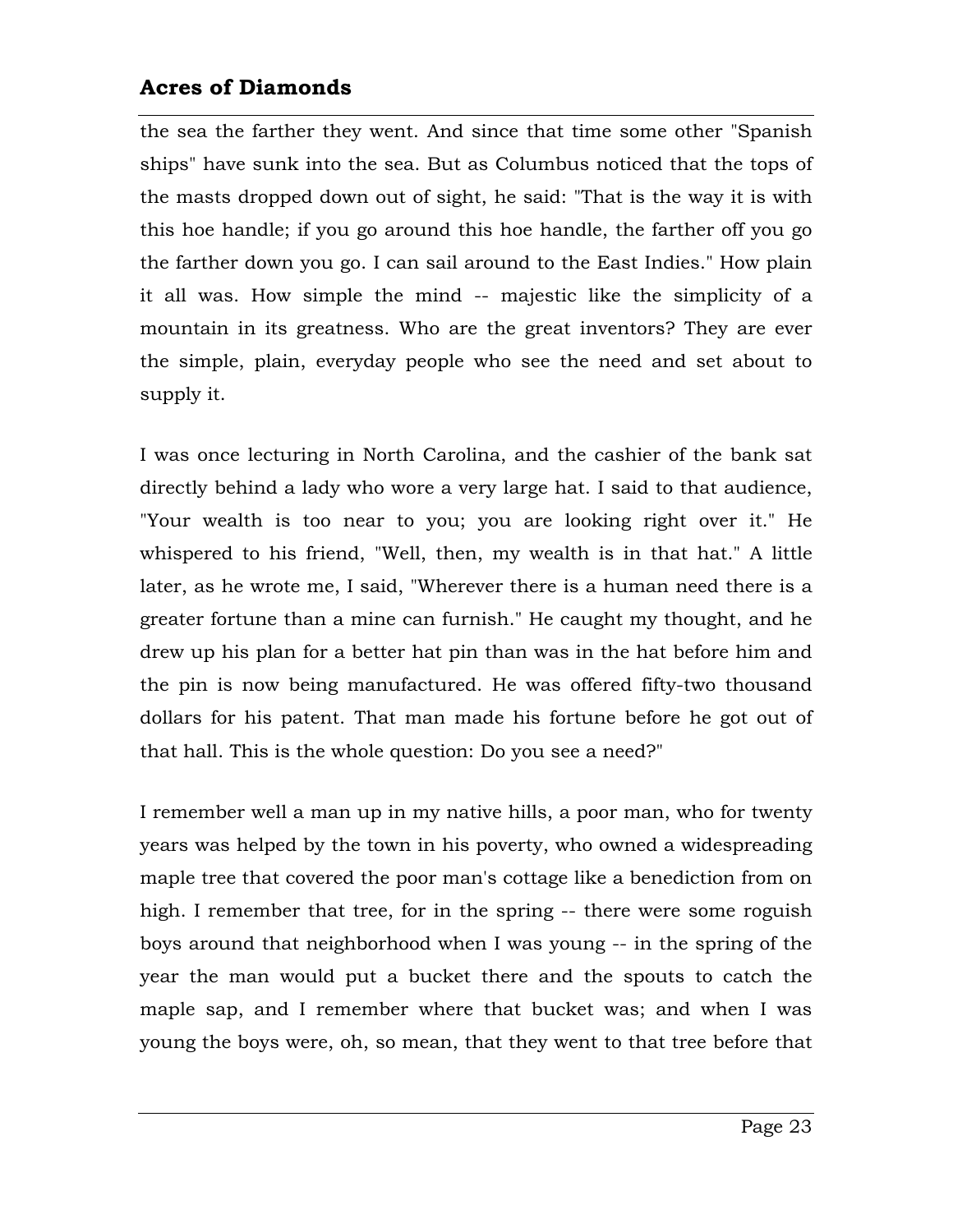man had gotten out of bed in the morning, and after he had gone to bed at night, and drank up that sweet sap, I could swear they did it.

He didn't make a great deal of maple sugar from that tree. But one day he made the sugar so white and crystalline that the visitor did not believe it was maple sugar; thought maple sugar must be red or black. He said to the old man: "Why don't you make it that way and sell it for confectionery?" The old man caught his thought and invented the "rock maple crystal," and before that patent expired he had ninety thousand dollars and had built a beautiful palace on the site of that tree. After forty years owning that tree he awoke to find it had fortunes of money indeed in it. And many of us are right by the tree that has a fortune for us, and we own it, possess it, do what we will with it, but we do not learn its value because we do not see the human need, and in these discoveries and inventions that is one of the most romantic things of life. I have received letters from all over the country and from England, where I have lectured, saying that they have discovered this and that, and one man out in Ohio took me through his great factories last spring, and said that they cost him \$680,000, and, said he, "I was not worth a cent in the world when I heard your lecture 'Acres of Diamonds'; but I made up my mind to stop right here and make my fortune here, and here it is." He showed me through his unmortgaged possessions. And this is a continual experience now as I travel through the country, after these many years. I mention this incident, not to boast, but to show you that you can do the same if you will.

Who are the great inventors? I remember a good illustration in a man who used to live in East Brookfield, Mass. He was a shoemaker, and he was out of work and he sat around the house until his wife told him "to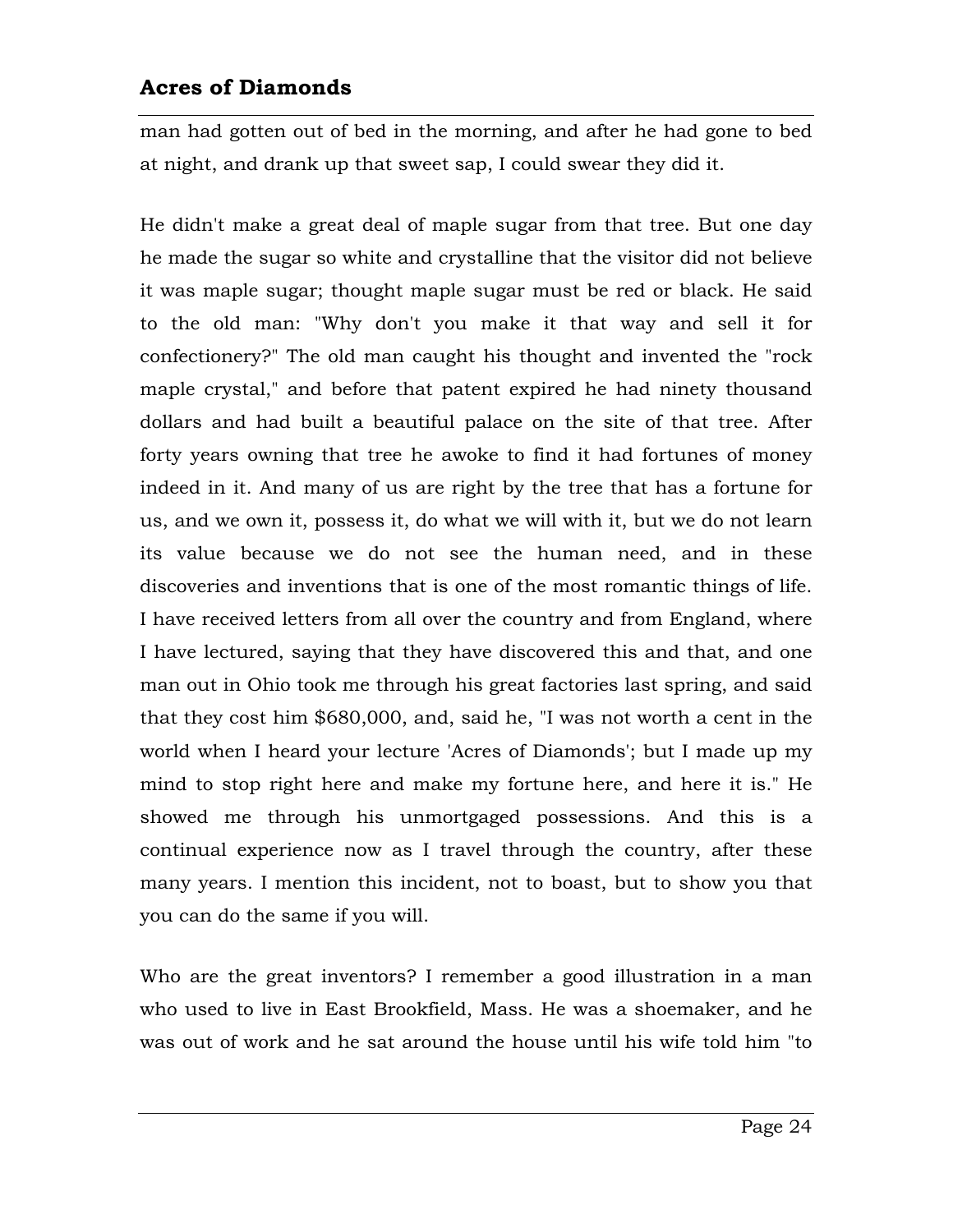go out doors." And he did what every husband is compelled by law to do - - he obeyed his wife. And he went out and sat down on an ash barrel in his back yard. Think of it! Stranded on an ash barrel and the enemy in possession of the house! As he sat on that ash barrel, he looked down into that little brook which ran through that back yard into the meadows, and he saw a little trout go flashing up the stream and hiding under the bank. I do not suppose he thought of Tennyson's beautiful poem:

"Chatter, chatter as I flow,

To join the brimming river,

Men may come, and men

may go, But I go on forever."

But as this man looked into the brook, he leaped off that ash barrel and managed to catch the trout with his fingers, and sent it to Worcester. They wrote back that they would give a five dollar bill for another such trout as that, not that it was worth that much, but they wished to help the poor man. So this shoemaker and his wife, now perfectly united, that five-dollar bill in prospect, went out to get another trout. They went up the stream to its source and down to the brimming river, but not another trout could they find in the whole stream; and so they came home disconsolate and went to the minister. The minister didn't know how trout grew, but he pointed the way. Said he, "Get Seth Green's book, and that will give you the information you want."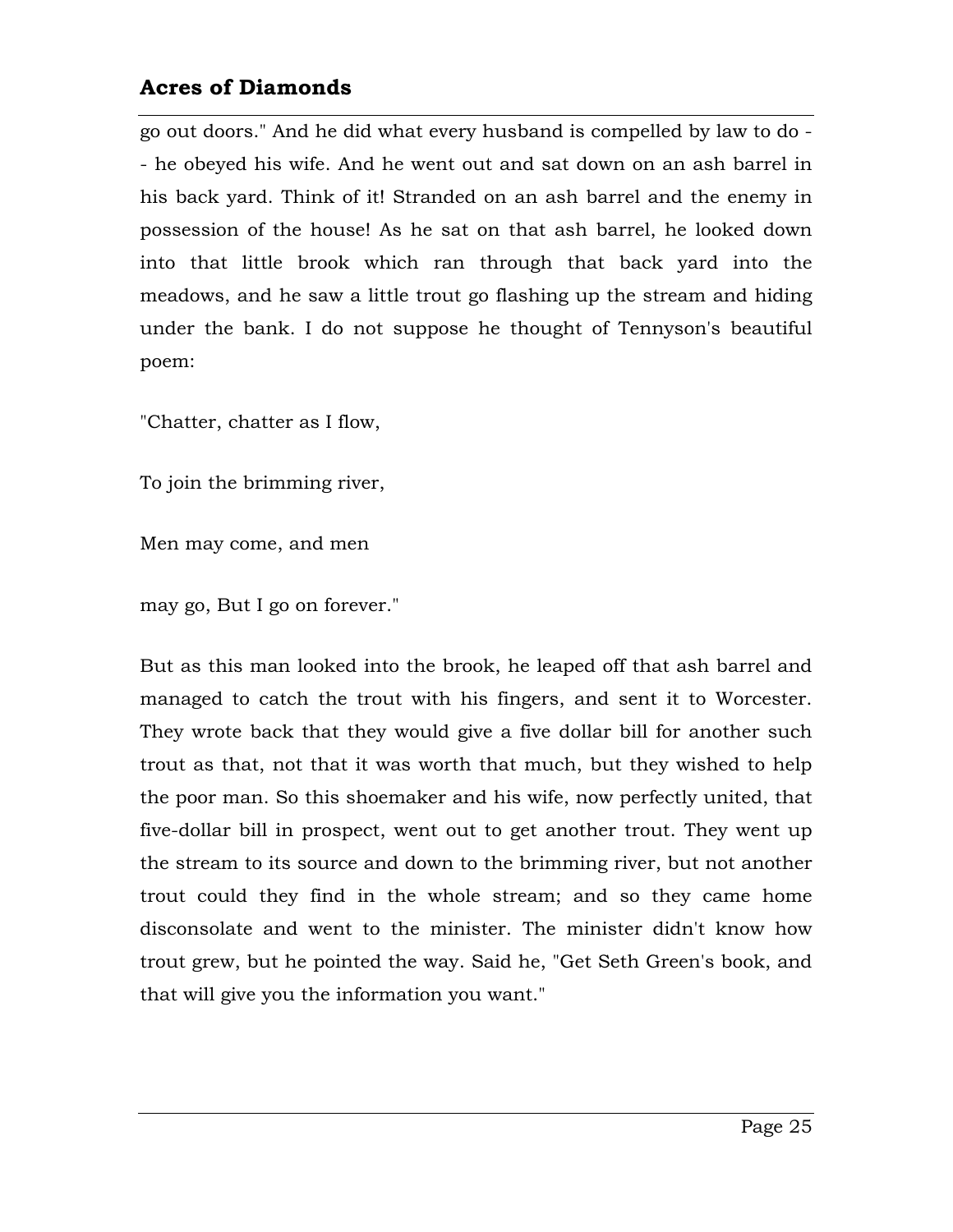They did so, and found all about the culture of trout. They found that a trout lays thirty-six hundred eggs every year and every trout gains a quarter of a pound every year, so that in four years a little trout will furnish four tons per annum to sell to the market at fifty cents a pound. When they found that, they said they didn't believe any such story as that, but if they could get five dollars apiece they could make something. And right in that same back yard with the coal sifter up stream and window screen down the stream, they began the culture of trout. They afterwards moved to the Hudson, and since then he has become the authority in the United States upon the raising of fish, and he has been next to the highest on the United States Fish Commission in Washington. My lesson is that man's wealth was out here in his back yard for twenty years, but he didn't see it until his wife drove him out with a mop stick.

I remember meeting personally a poor carpenter of Hingham, Massachusetts, who was out of work and in poverty. His wife also drove him out of doors. He sat down on the shore and whittled a soaked shingle into a wooden chain. His children quarreled over it in the evening, and while he was whittling a second one, a neighbor came along and said, "Why don't you whittle toys if you can carve like that?" He said, "I don't know what to make!"

There is the whole thing. His neighbor said to him: "Why don't you ask your own children?" Said he, "What is the use of doing that? My children are different from other people's children." I used to see people like that when I taught school. The next morning when his boy came down the stairway, he said, "Sam, what do you want for a toy?" "I want a wheelbarrow." When his little girl came down, he asked her what she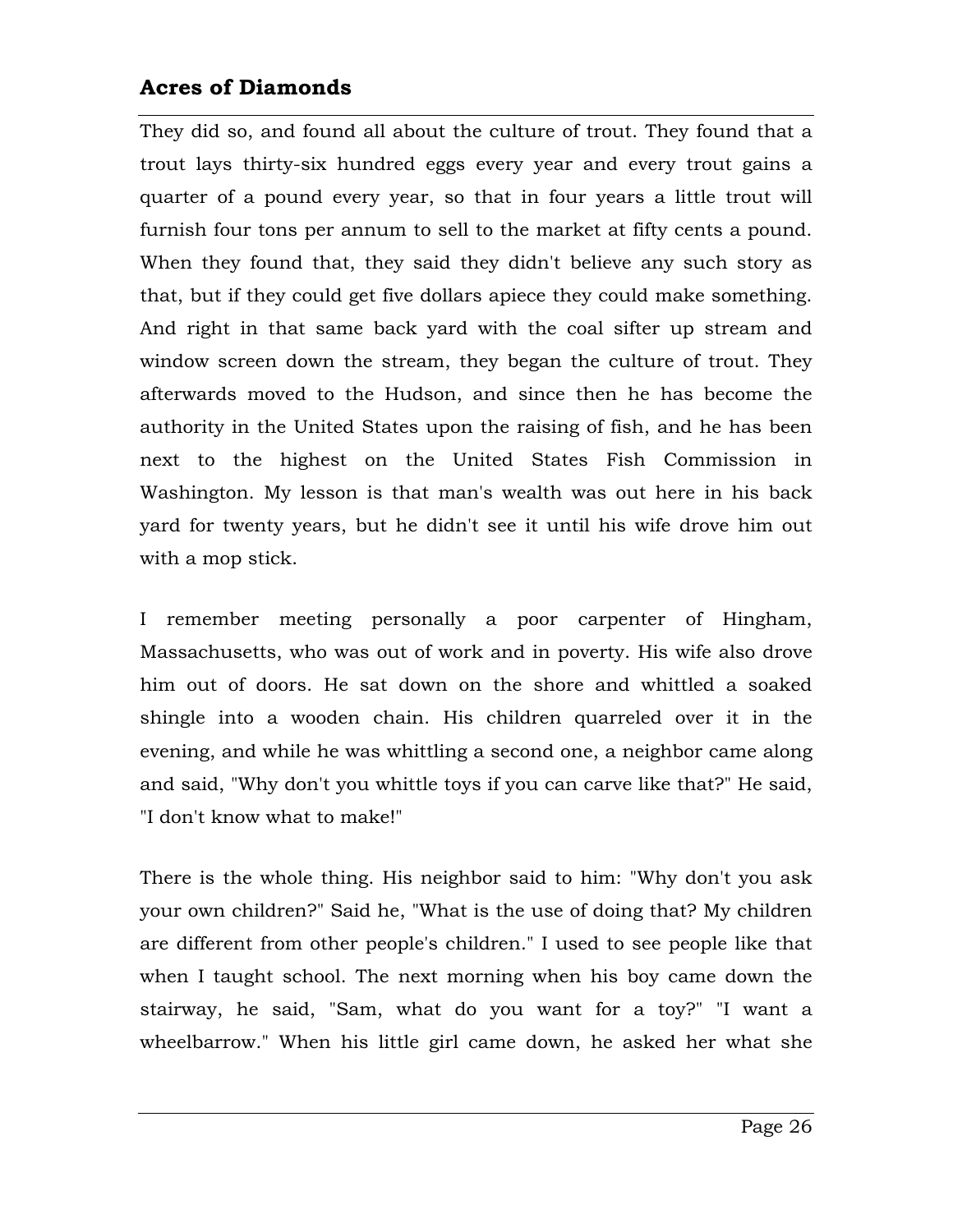wanted, and she said, "I want a little doll's wash-stand, a little doll's carriage, a little doll's umbrella," and went on with a whole lot of things that would have taken his lifetime to supply. He consulted his own children right there in his own house and began to whittle out toys to please them.

He began with his jack-knife, and made those unpainted Hingham toys. He is the richest man in the entire New England States, if Mr. Lawson is to be trusted in his statement concerning such things, and yet that man's fortune was made by consulting his own children in his own house. You don't need to go out of your own house to find out what to invent or what to make. I always talk too long on this subject. I would like to meet the great men who are here tonight. The great men! We don't have any great men in Philadelphia. Great men! You say that they all come from London, or San Francisco, or Rome, or Manayunk, or anywhere else but there -- anywhere else but Philadelphia -- and yet, in fact, there are just as great men in Philadelphia as in any city of its size. There are great men and women in this audience.

Great men, I have said, are very simple men. Just as many great men here as are to be found anywhere. The greatest error in judging great men is that we think that they always hold an office. The world knows nothing of its greatest men. Who are the great men of the world? The young man and young woman may well ask the question. It is not necessary that they should hold an office, and yet that is the popular idea. That is the idea we teach now in our high schools and common schools, that the great men of the world are those who hold some high office, and unless we change that very soon and do away with that prejudice, we are going to change to an empire. There is no question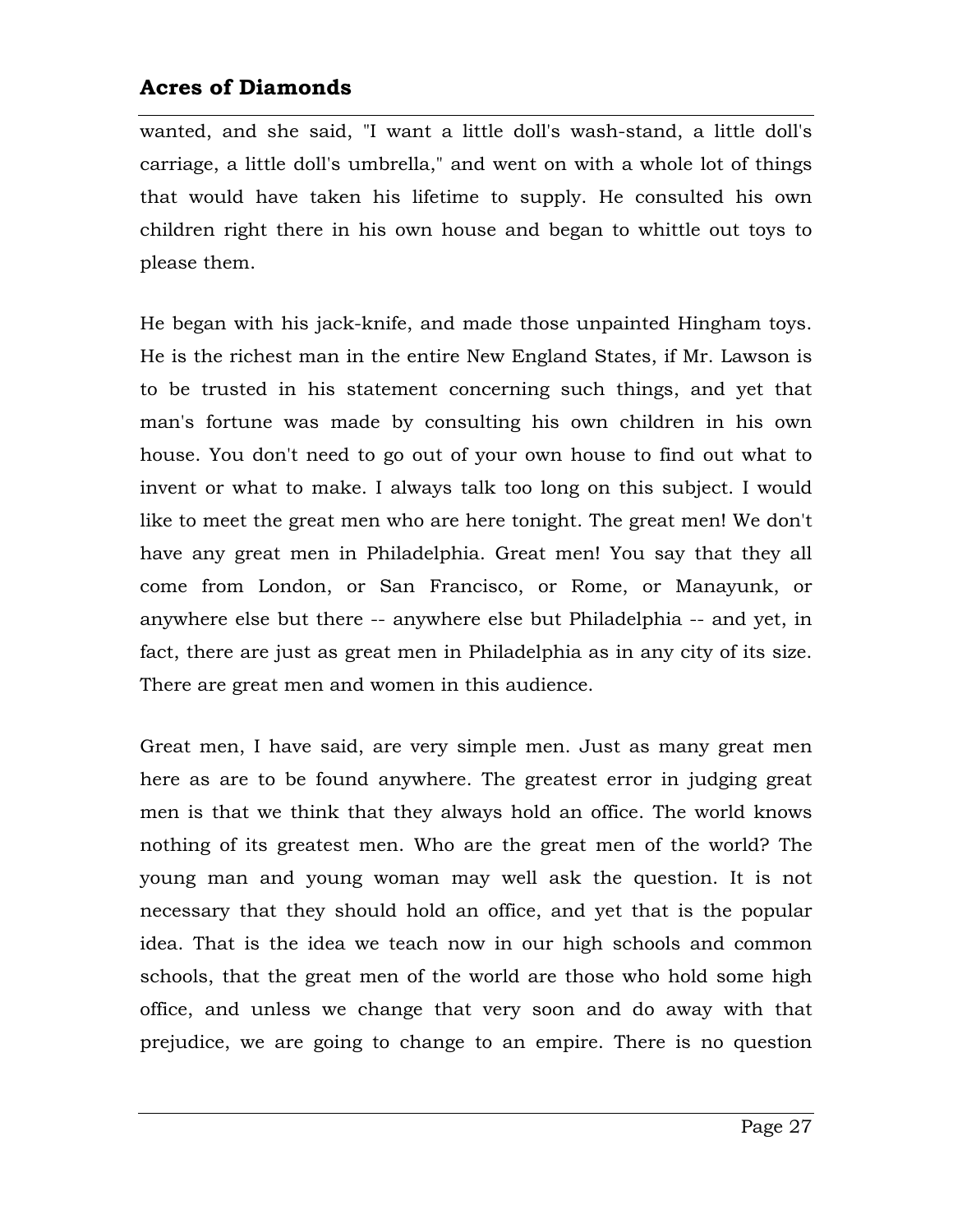about it. We must teach that men are great only on their intrinsic value, and not on the position they may incidentally happen to occupy. And yet, don't blame the young men saying that they are going to be great when they get into some official position.

I ask this audience again who of you are going to be great? Says a young man: "I am going to be great." "When are you going to be great?" "When I am elected to some political office." Won't you learn the lesson, young man; that it is prima facie evidence of littleness to hold public office under our form of government? Think of it. This is a government of the people, and by the people, and for the people, and not for the officeholder, and if the people in this country rule as they always should rule, an officeholder is only the servant of the people, and the Bible says that "the servant cannot be greater than his master."

The Bible says that "he that is sent cannot be greater than he who sent him." In this country the people are the masters, and the officeholders can never be greater than the people; they should be honest servants of the people, but they are not our greatest men. Young man, remember that you never heard of a great man holding any political office in this country unless he took that office at an expense to himself. It is a loss to every great man to take a public office in our country. Bear this in mind, young man, that you cannot be made great by a political election.

Another young man says, "I am going to be a great man in Philadelphia some time." "Is that so? When are you going to be great?" "When there comes another war! When we get into difficulty with Mexico, or England, or Russia, or Japan, or with Spain again over Cuba, or with New Jersey, I will march up to the cannon's mouth, and amid the glistening bayonets I will tear down their flag from its staff, and I will come home with stars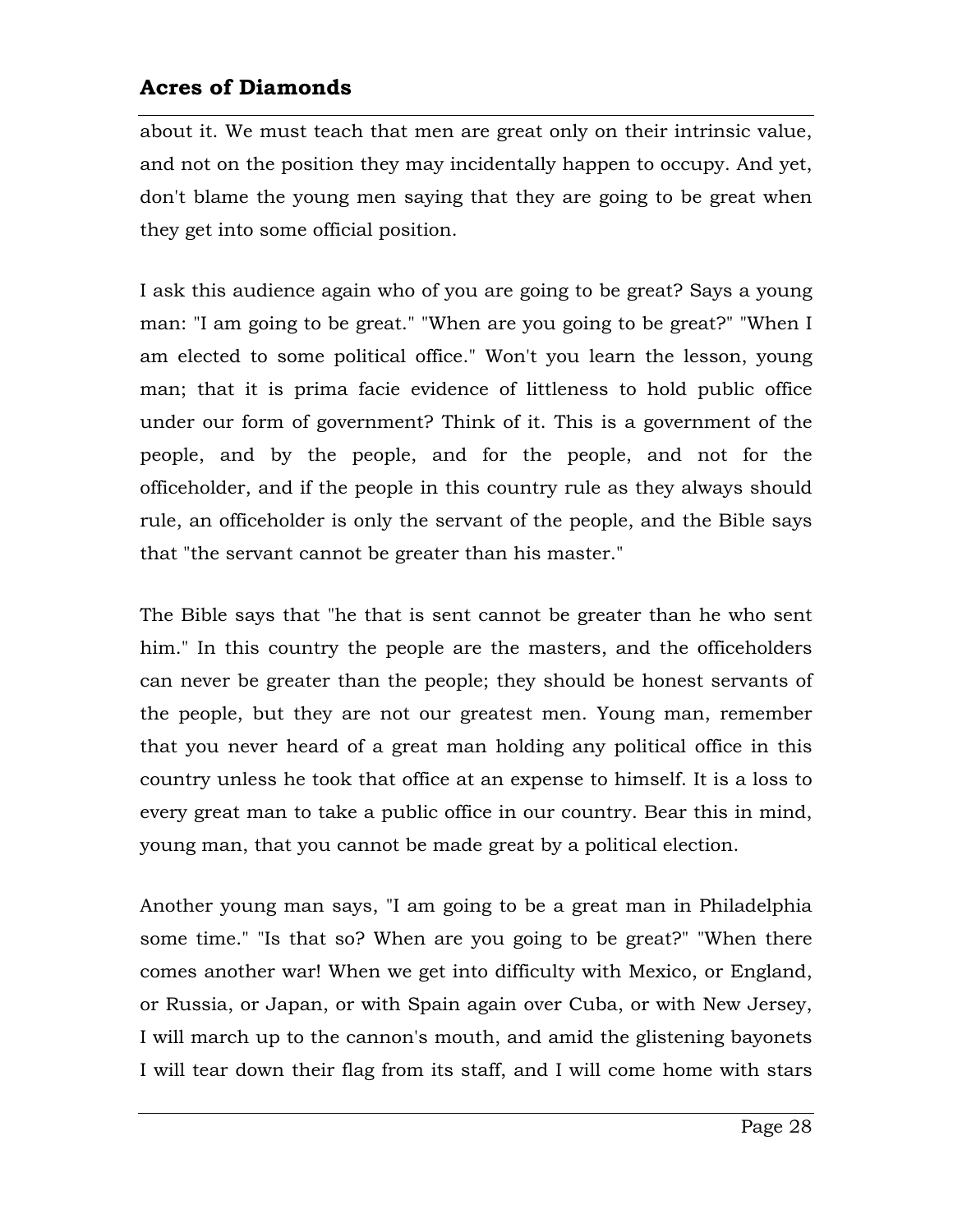on my shoulders, and hold every office in the gift of the government, and I will be great." "No, you won't! No, you won't; that is no evidence of true greatness, young man." But don't blame that young man for thinking that way; that is the way he is taught in the high school. That is the way history is taught in college. He is taught that the men who held the office did all the fighting.

I remember we had a Peace Jubilee here in Philadelphia soon after the Spanish War. Perhaps some of these visitors think we should not have had it until now in Philadelphia, and as the great procession was going up Broad Street I was told that the tally-ho coach stopped right in front of my house, and on the coach was Hobson, and all the people threw up their hats and swung their handkerchiefs, and shouted "Hurrah for Hobson!" I would have yelled too, because he deserves much more of his country that he has ever received. But suppose I go into the high school tomorrow and ask, "Boys, who sunk the Merrimac?" If they answer me "Hobson," they tell me seven-eighths of a lie -- seven- eighths of a lie, because there were eight men who sunk the Merrimac. The other seven men, by virtue of their position, were continually exposed to the Spanish fire while Hobson, as an officer, might reasonably be behind the smokestack.

Why, my friends, in this intelligent audience gathered here tonight I do not believe I could find a single person that can name the other seven men who were with Hobson. Why do we teach history in that way? We ought to teach that however humble the station a man may occupy, if he does his full duty in his place, he is just as much entitled to the American people's honor as is a king upon a throne. We do teach it as a mother did her little boy in New York when he said, "Mamma, what great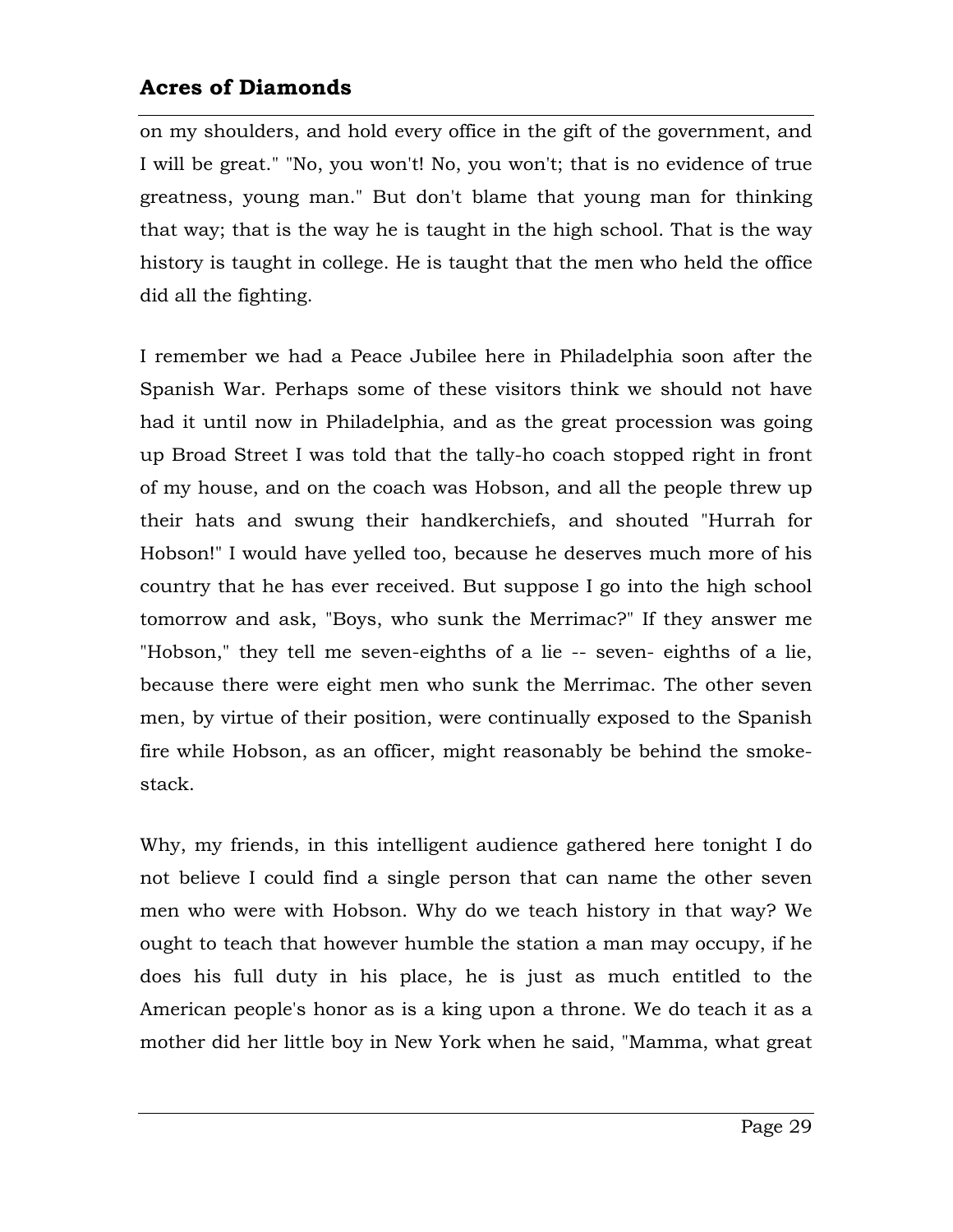building is that?" "That is General Grant's tomb." "Who was General Grant?" "He was the man who put down the rebellion." Is that the way to teach history?

Do you think we would have gained a victory if it had depended on General Grant alone. Oh, no. Then why is there a tomb on the Hudson at all? Why, not simply because General Grant was personally a great man himself, but that tomb is there because he was a representative man and represented two hundred thousand men who went down to death for this nation and many of them as great as General Grant. That is why that beautiful tomb stands on the heights over the Hudson.

I remember an incident that will illustrate this, the only one that I can give tonight. I am ashamed of it, but I don't dare leave it out. I close my eyes now; I look back through the years to 1863; I can see my native town in the Berkshire Hills, I can see that cattle-show ground filled with people; I can see the church there and the town hall crowded, and hear bands playing, and see flags flying and handkerchiefs streaming -- well do I recall at this moment that day.

The people had turned out to receive a company of soldiers, and that company came marching up on the Common. They had served out one term in the Civil War and had reenlisted, and they were being received by their native townsmen. I was but a boy, but I was captain of that company, puffed out with pride on that day -- why, a cambric needle would have burst me all to pieces.

As I marched on the Common at the head of my company, there was not a man more proud than I. We marched into the town hall and then they seated my soldiers down in the center of the house and I took my place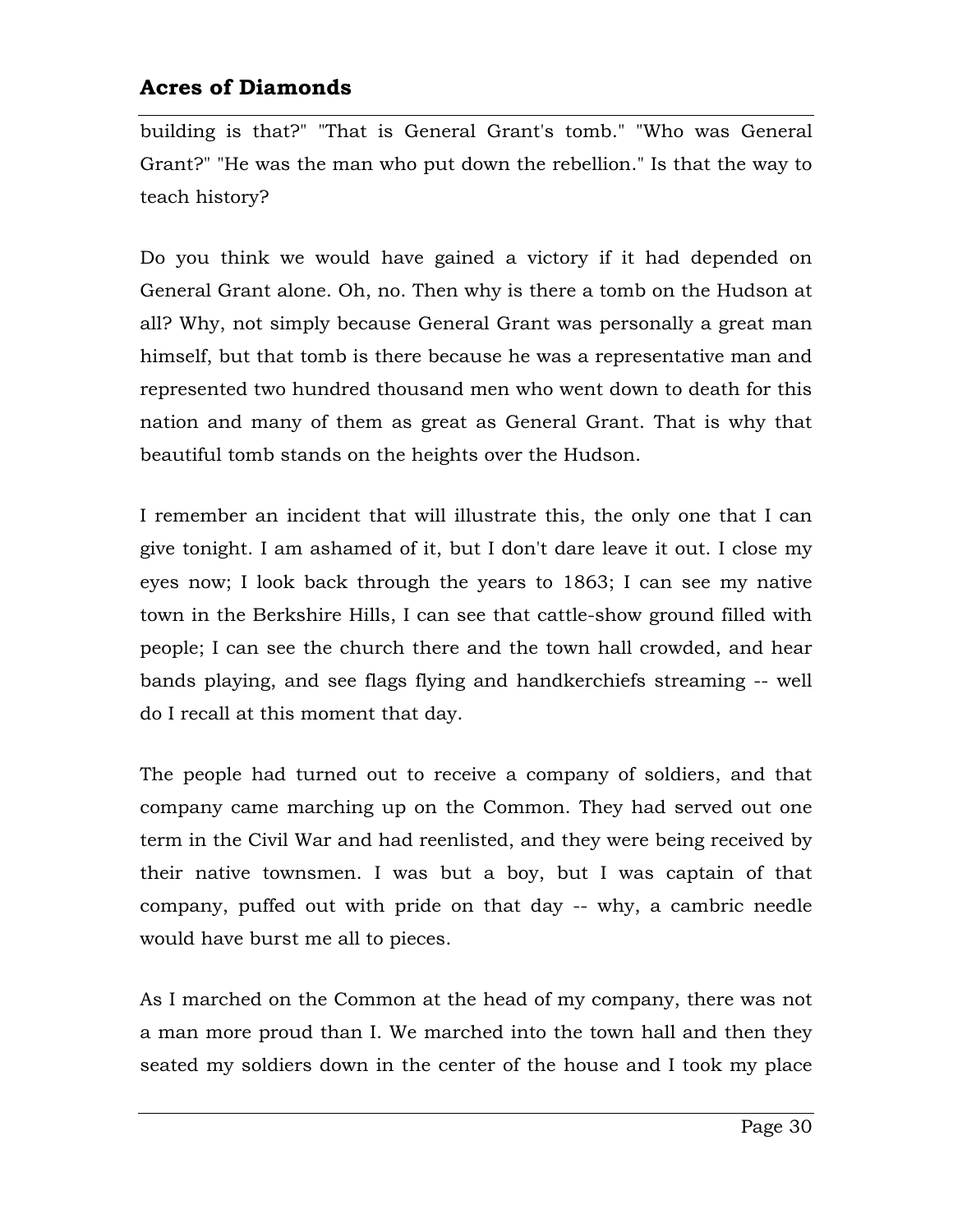down on the front seat, and then the town officers filed through the great throng of people, who stood close and packed in that little hall. They came up on the platform, formed a half circle around it, and the mayor of the town, the "chairman of the selectmen" in New England, took his seat in the middle of that half circle.

He was an old man, his hair was gray; he never held an office before in his life. He thought that an office was all he needed to be a truly great man, and when he came up he adjusted his powerful spectacles and glanced calmly around the audience with amazing dignity. Suddenly his eyes fell upon me, and then the good old man came right forward and invited me to come up on the stand with the town officers. Invited me up on the stand! No town officer ever took notice of me before I went to war. Now, I should not say that. One town officer was there who advised the teachers to "whale" me, but I mean no "honorable mention."

So I was invited up on the stand with the town officers. I took my seat and let my sword fall on the floor, and folded my arms across my breast and waited to be received. Napoleon the Fifth! Pride goeth before destruction and a fall. When I had gotten my seat and all became silent through the hall, the chairman of the selectmen arose and came forward with great dignity to the table, and we all supposed he would introduce the Congregational minister, who was the only orator in the town, and who would give the oration to the returning soldiers.

But, friends, you should have seen the surprise that ran over that audience when they discovered that this old farmer was going to deliver that oration himself. He had never made a speech in his life before, but he fell into the same error that others have fallen into, he seemed to think that the office would make him an orator. So he had written out a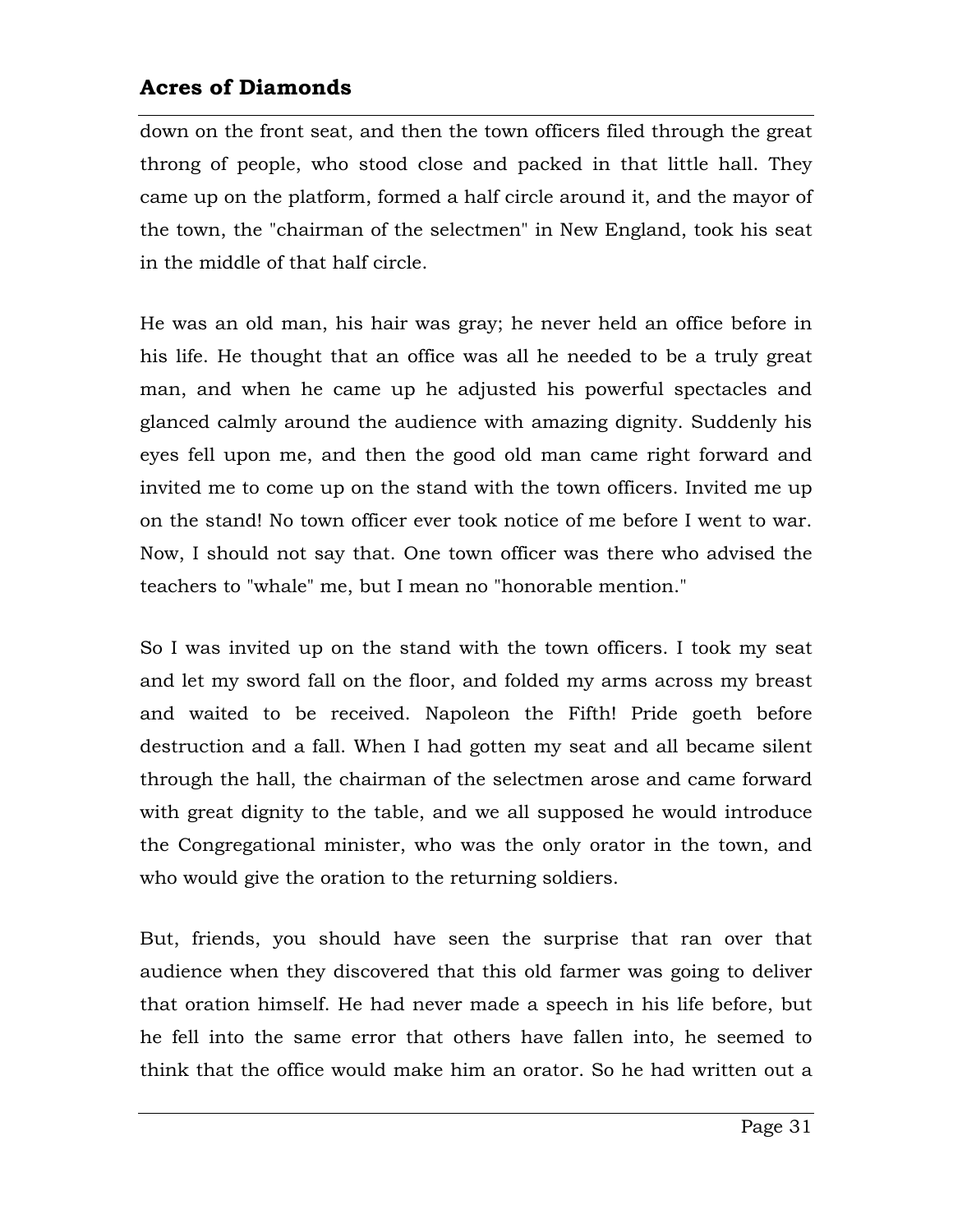speech and walked up and down the pasture until he had learned it by heart and frightened the cattle, and he brought that manuscript with him, and, taking it from his pocket, he spread it carefully upon the table. Then he adjusted his spectacles to be sure that he might see it, and walked far back on the platform and then stepped forward like this. He must have studied the subject much, for he assumed an elocutionary attitude; he rested heavily upon his left heel, slightly advanced the right foot, threw back his shoulders, opened the organs of speech, and advanced his right hand at an angle of forty-five.

As he stood in this elocutionary attitude this is just the way that speech went, this is it precisely. Some of my friends have asked me if I do not exaggerate it, but I could not exaggerate it. Impossible! This is the way it went; although I am not here for the story but the lesson that is back of it:

"Fellow citizens." As soon as he heard his voice, his hand began to shake like that, his knees began to tremble, and then he shook all over. He coughed and choked and finally came around to look at his manuscript. Then he began again: "Fellow citizens: We -- are -- we are -- we are -- we are --We are very happy -- we are very happy -- we are very happy -- to welcome back to their native town these soldiers who have fought and bled -- and come back again to their native town. We are especially -- we are especially -- we are especially -- we are especially pleased to see with us today this young hero (that meant me~this young hero who in imagination (friends, remember, he said 'imagination,' for if he had not said that, I would not be egotistical enough to refer to it) this young hero who, in imagination, we have seen leading his troops -- leading -- we have seen leading -- we have seen leading his troops on to the deadly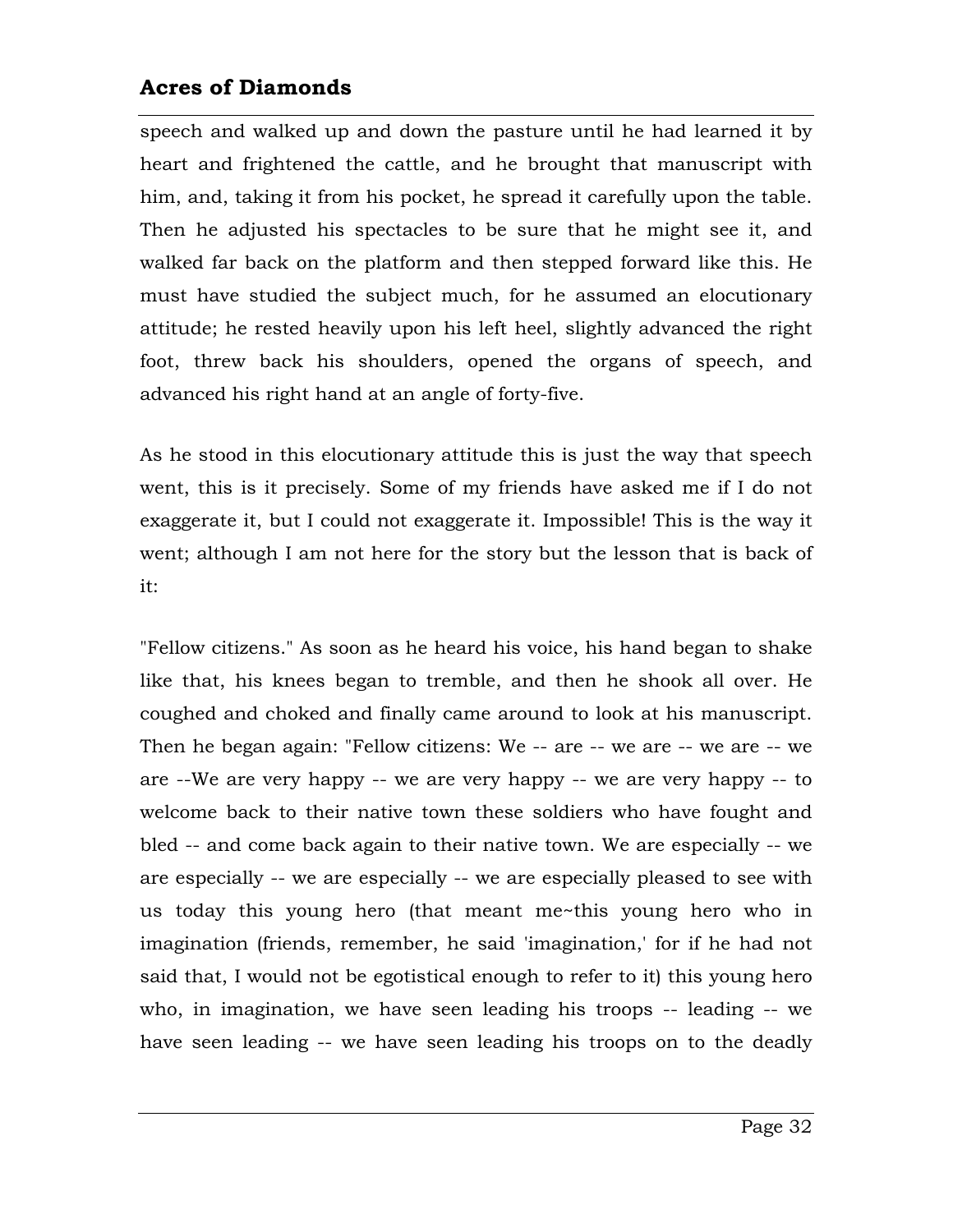breach. We have seen his shining -- his shining -- we have seen his shining -- we have seen his shining -- his shining sword -- flashing in the sunlight as he shouted to his troops, 'Come on!"'

Oh dear, dear, dear, dear! How little that good, old man knew about war. If he had known anything about war, he ought to have known what any soldier in this audience knows is true, that it is next to a crime for an officer of infantry ever in time of danger to go ahead of his men. I, with my shining sword flashing in the sunlight, shouting to my troops: "Come on." I never did it. Do you suppose I would go ahead of my men to be shot in the front by the enemy and in the back by my own men? That is no place for an officer. The place for the officer is behind the private soldier in actual fighting.

How often, as a staff officer, I rode down the line when the rebel cry and yell was coming out of the woods, sweeping along over the fields, and shouted, "Officers to the rear! Officers to the rear!" and then every officer goes behind the line of battle, and the higher the officer rank, the farther behind he goes. Not because he is any the less brave, but because the laws of war require that to be done. If the general came up on the front line and were killed you would lose your battle anyhow, because he has the plan of the battle in his brain, and must be kept in comparative safety.

I, with my "shining sword flashing in the sunlight." Ah! There sat in the hall that day men who had given that boy their last hardtack, who had carried him on their backs through deep rivers. But some were not there; they had gone down to death for their country. The speaker mentioned them, but they were but little noticed, and yet they had gone down to death for their country, gone down for a cause they believed was right